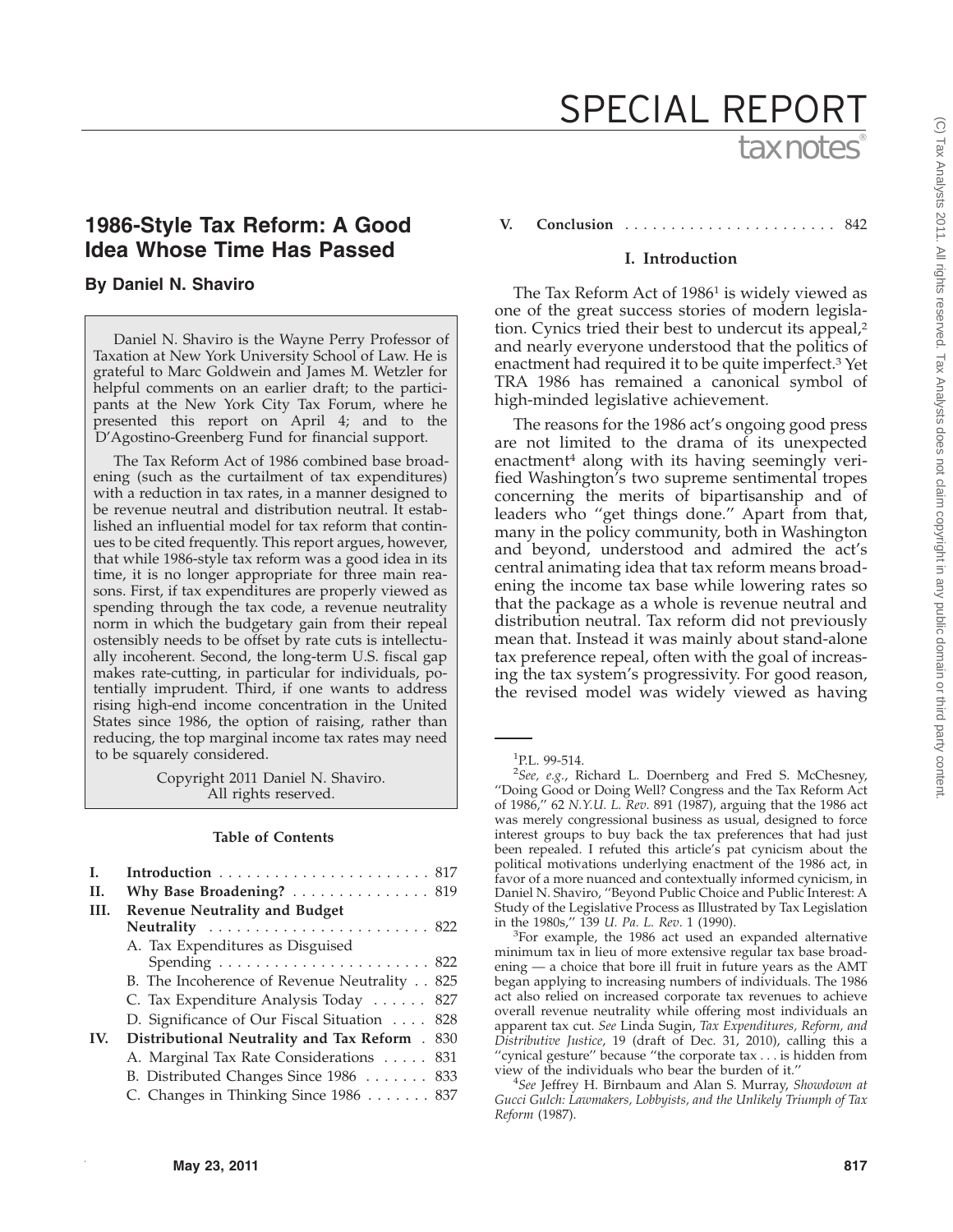both clarified the intellectual case for tax reform by putting to one side arguably distinct issues about the right level of progressivity — and increased its practical political feasibility.

Against this background it comes as no surprise that as time passed and the grand bargain of base broadening for rate reduction slowly unraveled, people interested in improving the U.S. federal tax system began to muse about doing it all over again. Perhaps those who know history are doomed to try to repeat it, despite Heraclitus's dictum that you cannot step into the same river twice. More baffling, however, has been the great non sequitur of 1986 style reform's revival as a widely discussed policy option in response to the enormous budget deficits and long-term fiscal gap that have drawn public concern in recent years. Thus, for example, the president's fiscal commission, led by Erskine Bowles and Alan Simpson, recently proposed significant income tax rate reductions that would be financed by repealing many or all of the identified tax expenditures in the Internal Revenue Code.5 Although the proposed tax changes would still have raised significant net revenue,<sup>6</sup> critics unsurprisingly responded by asking why an ambitious fiscal responsibility effort would apparently treat rate reduction as more important than deficit reduction.7

Just think about it: We are told (and I would agree) that the code is riddled with costly and wasteful special tax benefits, while we face grave, rising, and unsustainable fiscal shortfalls.8 And the proposed response is to accompany the elimination of those bad rules with significant rate cuts that eliminate most of the budgetary gain from repeal! In other words, massive political capital — a scarce resource in gridlock-prone and interest-groupdominated Washington — should be diverted from deficit reduction, the ostensible goal, and deployed

instead to achieve a 1986-style tax reform that to a significant extent is merely revenue neutral. Even if tax rate reduction is unambiguously desirable, one would think more justification was needed for why this particular use of so much of the budgetary gain from repealing costly and wasteful tax preferences should prevail over competing possibilities.<sup>9</sup>

President Obama's suggestion in his 2011 State of the Union address that Congress eliminate ''loopholes'' in the corporate tax and ''use the savings to lower the corporate tax rate''10 is subject to the same critique. Indeed, the only difference is that here one might argue there are strong independent reasons for wanting to lower the corporate rate, irrespective of the general desirability of base broadening, particularly the rising gulf between U.S. statutory tax rates for corporations and those imposed elsewhere. Starting with the goal of cutting rates and then deciding how to pay for the change is arguably different from starting with the base-broadening impetus and then (more or less gratuitously) giving away the budgetary improvement. However, the critique that we should not use up low-hanging fruit (in the sense of clearly bad existing rules) without improving our long-term fiscal situation can reasonably be offered here, no less than in other tax reform settings.

I can think of only one recent occasion on which Washington policy discourse has embraced as stark a non sequitur as that underlying the supposed link between deficit reduction and 1986-style tax reform. In 2005 the Bush administration, ostensibly in response to Social Security's long-term financing problems, proposed a package of wholesale design changes involving a shift from the existing benefit structure to a system using private accounts. The administration conceded that the changes would have no direct effect on the program's long-term solvency. Whether or not this was a good package, $11$ 

<sup>5</sup> *See* National Commission on Fiscal Responsibility and Reform, ''The Moment of Truth'' (Dec. 3, 2010), *Doc 2010-25486, 2010 TNT 231-35* (fiscal commission report). <sup>6</sup>

The fiscal commission report, *id.* at 15, estimates an annual net revenue gain that would rise to \$180 billion by 2020, a number that may seem large in absolute terms but arguably is small if tax expenditures as a whole already cost \$1.1 trillion per year, as the report asserts. *Id.* at 28.

*See, e.g.*, Paul Krugman, ''The Hijacked Commission,'' *The New York Times*, Nov. 11, 2010 (''The goals of reform, as Mr. Bowles and Mr. Simpson see them, are presented in the form of seven bullet points. 'Lower Rates' is the first point; 'Reduce the Deficit' is the seventh.").

<sup>&</sup>lt;sup>8</sup>Under the Congressional Budget Office's "alternative fiscal scenario,'' for example, federal debt held by the public, which currently stands at about 50 percent of our GDP, may reach 200 percent of GDP while being on a steep vertical path by the mid-2030s. *See* CBO, ''Federal Debt and the Risk of a Fiscal Crisis'' (July 27, 2010), at 2, *Doc 2010-16701, 2010 TNT 144-27*. *See infra* discussion in Part III.D.

<sup>&</sup>lt;sup>9</sup>The case presented by the House Republicans' 2012 budget proposal is somewhat different. While the proposal advocates revenue-neutral (if not distribution-neutral) tax reform, it does so on the grounds that rate reduction and eliminating tax expenditures are both independently desirable, and it relies on other budgetary changes (for which it argues on similar grounds) to pivot toward long-term fiscal balance. *See* House Committee on the Budget, ''The Path to Prosperity: Restoring America's Promise'' (Apr. 5, 2011), at 17-18 and 50-52, *Doc 2011-7151, 2011 TNT 66-40* (House Republicans' 2012 budget proposal). <sup>10</sup>*See* President Obama, State of the Union Address (Jan. 25,

<sup>2011),</sup> *available at* http://www.whitehouse.gov/the-press-

<sup>&</sup>lt;sup>11</sup> See Shaviro, Making Sense of Social Security Reform (2000), for a relatively sympathetic discussion of increasing or at least clarifying the relationship between Social Security taxes paid **(Footnote continued on next page.)**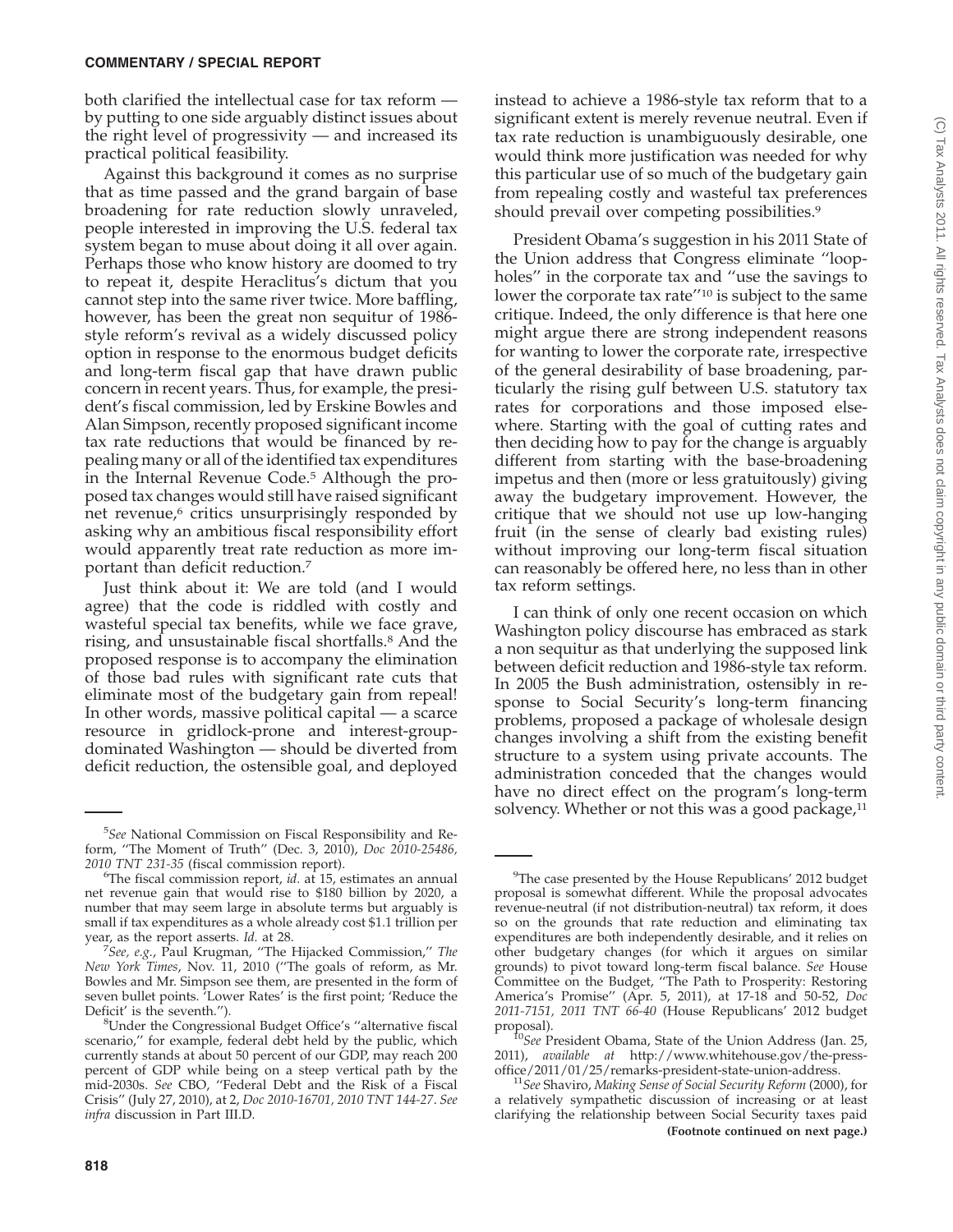the obvious lack of any linkage between the diagnosis and the proposed cure helped to ensure its largely hostile reception. This time may prove no different.

While the biggest problem with attempting 1986 style tax reform today is that it would detract from effectively addressing our dire long-term fiscal situation, two further points are worth making. First, defining tax reform as revenue neutral rather than as overall budget neutral was never intellectually coherent — although pretending otherwise proved convenient in 1986. Indeed, it contradicts the principal contemporary rationale for base broadening, which is that the eliminated provisions are actually "backdoor spending hidden in the tax code."<sup>12</sup> If they really are spending, why must other tax cuts reduce the budgetary gain so that overall revenues will not commensurately rise?

The mistaken focus on revenue neutrality, as distinct from just budget neutrality (and perhaps some better metric of overall government activity), reflects a broader conceptual confusion that also can be seen, for example, in the fiscal commission's insistence on limiting revenues to 21 percent of GDP,13 and in the House's new ''cut as you go'' rules that exempt all tax cuts from needing to be offset budgetarily in the manner of spending increases. These naïve formulations guarantee that identical policies can either satisfy or violate the intended constraint, depending purely on form.

Second, the idea that base broadening must be packaged with rate cuts so that the overall tax reform can be distribution neutral has likewise lost practical appeal since 1986. Statutory income tax rates remain significantly lower than they were before 1986, while income concentration at the very top of the distribution has greatly increased. Against that background, a 1986-style swap, such as the fiscal commission's proposal that the top individual rate might drop as low as  $23$  percent,<sup>14</sup> may reasonably be questioned by anyone who is highly concerned about income concentration. This is all the more so in light of the long-term fiscal gap, which makes significant rate reduction (presumably in response to having otherwise overshot the mark of restoring solvency) seem gratuitous. Moreover, while on the left distributional neutrality may not go far enough, on the right it has faded altogether from view as a conceivable tax reform objective. The House Republicans' 2012 budget proposal, for ex-

and benefits received, and perhaps increasing investors' portfolio choice regarding their accruing benefits under a private accounts-like structure that I called "progressive privatization."<br><sup>12</sup>Fiscal commission report, *supra* note 5, at 28. <sup>13</sup>*Id.* at 14. <sup>14</sup>*Id.* at 29.

ample, unsurprisingly makes no mention of it and emphasizes instead the view that tax policy should emphasize low rates and economic growth.15

Part II of this report discusses the changing rationales for supporting base broadening and explains why the 1980s shift from a progressivity rationale to an efficiency rationale made so much sense then. Part III discusses revenue neutrality, showing that the concept is incoherent and that the concept of budget-neutral base broadening, while at least coherent, makes considerably less sense today than it did in the 1980s. Part IV discusses distributional neutrality, with particular reference to the significance of greatly increased high-end income concentration since 1986 and of new rationales for increasing progressivity. Part V offers a brief conclusion.

# **II. Why Base Broadening?**

Special tax preferences for particular types of income have been endemic since the earliest days of the U.S. federal income tax, and they have attracted focused criticism from tax reform proponents since at least the 1930s.16 The main critique long emphasized horizontal equity, or the belief that those with equal incomes should pay the same tax. To a considerable degree, however, the concern lay with tax preferences' effect on progressivity. Thus, a much-discussed example for many decades was that of Mrs. Anna Thompson Dodge, who inherited \$59 million in 1920, invested it entirely in taxexempt municipal bonds, and was said to have earned an average of \$1.5 million per year on which she never had to pay federal income tax.17 A horizontal equity perspective might suggest that this was merely unfair to other comparably rich individuals who were paying significant taxes. In fact, however, the grievance evidently had more to do with comparing Mrs. Dodge to people who were poorer yet paying significant taxes.18

<sup>15</sup>*See* House Republicans' 2012 budget proposal, *supra* note 9,

at 5.16*See, e.g*., Henry C. Simons, *Personal Income Taxation: The Definition of Income as a Problem of Fiscal Policy*, 170-184 (1938) (devoting an entire chapter to criticizing the exclusion from

<sup>&</sup>lt;sup>17</sup>See "Mrs. Horace Dodge Dies at 103; Among World's Richest Women,'' *The New York Times*, June 4, 1970. This presumably was poor tax planning on Mrs. Dodge's part, because if the tax-exempt bonds paid lower pretax returns than those that were taxable, she should have placed enough of her fortune in the latter category to benefit until her taxable income had ascended into a high enough rate bracket for the two to offer

equal after-tax returns. <sup>18</sup>*See, e.g.*, Hearings on Flat Tax Proposals Before the Senate Committee on Finance, 104th Cong., 2d Sess. (May 18, 1995) (Statement of Prof. Michael J. Graetz of Yale Law School, **(Footnote continued on next page.)**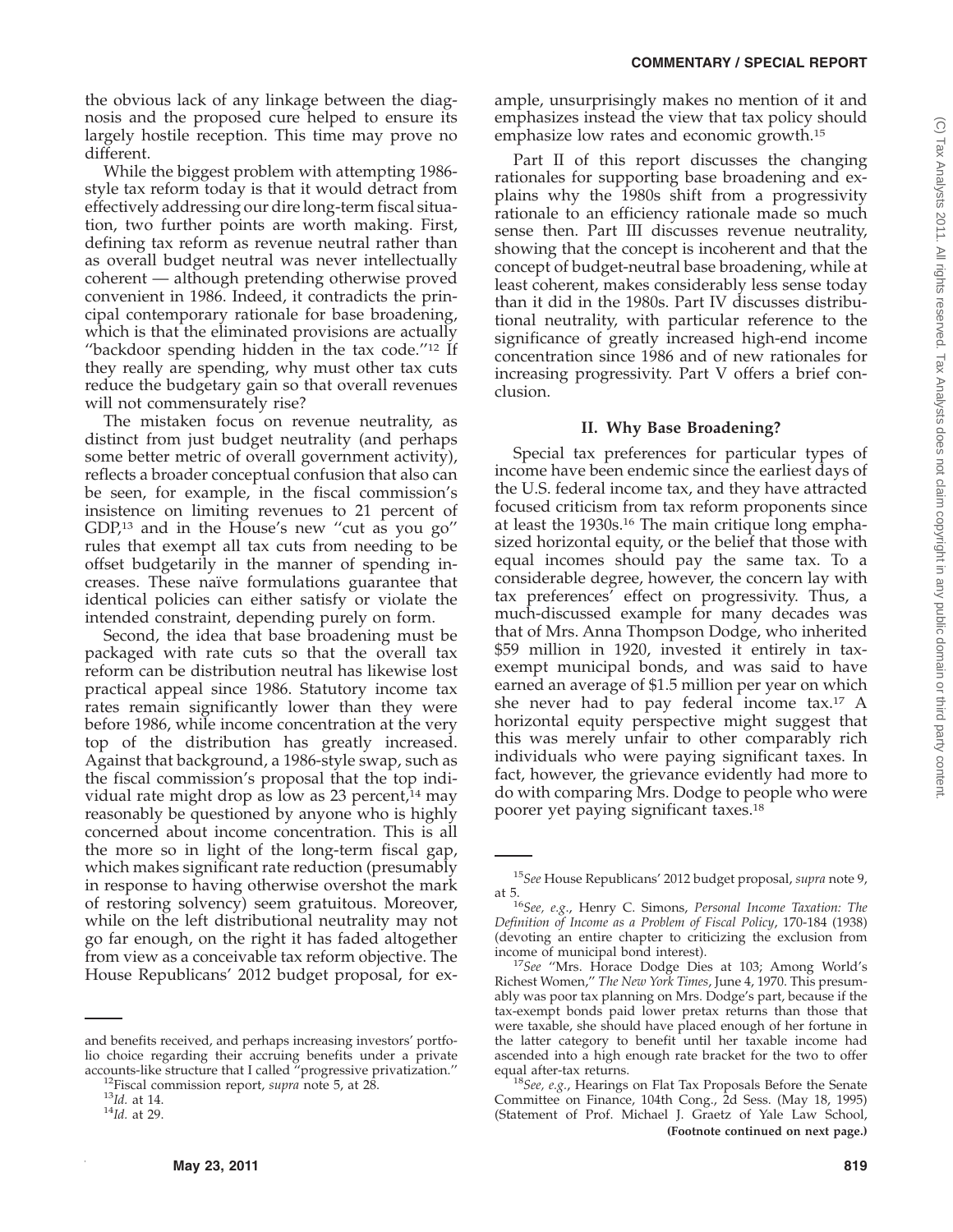Base broadening's close connection in practice with a liberal political agenda was well known.19 For example, consider Stanley S. Surrey, the prominent Harvard law professor and Kennedy administration official who (in addition to pioneering tax expenditure analysis) was tax reform's leading proponent, in both the public and academic sectors, from the 1950s through his death in 1984. It was no secret that Surrey ''felt very strongly that the tax system should be sharply progressive, and...regarded 'all the Mickey Mouse stuff in the Code as attenuating the progressivity of the rate structure.'''20

There was good reason for this linkage at the time. The top marginal rate for individuals exceeded 90 percent for 20 years (from 1944 through 1963) before declining to 70 percent, where it remained through 1981. Effective rates for wealthy individuals were far lower, however, thus focusing progressives' attention on bringing the two closer together. What is more, with marginal tax rates being so steeply graduated, deductions and exclusions were worth far more per dollar of taxable income to high-income than low-income taxpayers, prompting Surrey's critique that they offered "upside-down subsidies,"<sup>21</sup> increasing along with the taxpayer's income for no evident reason.

Obviously, if the main rationale for base broadening is to increase progressivity — although Surrey's complaints about tax expenditures were by no means limited to this issue — any notion of combining it, 1986-style, with lower rates would be beside the point. By the late 1970s, however, the intellectual climate surrounding tax reform had begun to change. Arguments for significantly lower tax rates than those that had prevailed since the 1940s were gaining ground both politically and intellectually. Few were arguing in the late 1970s that the 70 percent top rate for individuals should head back toward its pre-1963 level in excess of 90 percent. Instead, it was lowered to 50 percent in 1981.

Meanwhile, in tax policy circles, horizontal equity was ''being supplemented, even supplanted, by efficiency as the goal of economic policy''22 and as the main source of complaint about tax preferences. If Activity A received a tax preference that Activity B was denied, resources would tend to shift from B to A until their after-tax returns were equalized, thus eliminating the horizontal equity problem but leading to resource misallocation.<sup>23</sup> The new focus on efficiency and lower rates also affected the critique of tax preferences as overly benefiting the rich. To view 70 percent, or even 50 percent, as an undesirably high rate undermined support for the earlier tax reformers' ideal of bringing the effective rate closer to the statutory rate. If statutory rates were too high, perhaps it was not all bad that effective rates were lower, even if one disliked the means (that is, inefficient tax preferences) by which the gap persisted.

Against this background, there appeared to be a compelling logic to a reconfigured version of tax reform in which base broadening would be accompanied by rate reduction to yield an overall product that was budget neutral and perhaps also distribution neutral but presumably more efficient than existing law. In December 1981 the Hall-Rabushka flat tax became the first widely discussed reform proposal to follow this pattern, although it did not purport to be distribution neutral. Sen. Bill Bradley then took the next step. As early as 1979, he had ''met with his senatorial staff and said he wanted to draft a major tax-reform bill that eliminated loopholes and imposed a lower, flatter tax-rate system.''24 With considerable help from Washington tax experts, Bradley gradually fleshed out this idea. Soon thereafter, having recruited a House-side cosponsor, Richard Gephardt, Bradley saw to the introduction of the Fair Tax Act of 1982,25 better known as Bradley-Gephardt. It proposed unprecedentedly comprehensive and ambitious base broadening, accompanied by across-the-board tax rate reduction (and flattening of the rate schedule) so that the top rate was only 30 percent.

Although Bradley and Gephardt were both Democrats, Republicans swiftly took notice of the new tax reform approach. Many concluded that it was both substantively appealing and potentially a political bonanza for the Democrats if they should succeed in co-opting it as distinctively their issue. Soon two prominent congressional Republicans, recalling the ''outrage generated in 1969 by Treasury Secretary

Joe Barr's revelation that 154 people that year had more than \$200,000 in adjusted gross income and paid no taxes, [and] the beating taken by Mrs. Dodge**,** in particular, who had \$1 million

<sup>&</sup>lt;sup>19</sup>See Shaviro, "Rethinking Tax Expenditures and Fiscal Language," 57 Tax L. Rev. 187, 204 (2004).

Jonathan Barry Forman, "Origins of the Tax Expenditure Budget,'' *Tax Notes*, Feb. 10, 1986, p. 537. <sup>21</sup>*See, e.g.*, Stanley S. Surrey, *Pathways to Tax Reform: The*

*Concept of Tax Expenditures*, 134-138 (1973).

<sup>22</sup>*See* Boris I. Bittker, ''Equity, Efficiency, and Income Tax Theory: Do Misallocations Drive Out Inequities?'' 16 *San Diego*

*L. Rev*. 735, 736 (1979). <sup>23</sup>*Id.* 24Birnbaum and Murray, *supra* note 4, at 26. 25H.R. 6944, 97th Cong., 2d Sess.; S. 2817, 97th Cong., 2d Sess. (introduced Aug. 5, 1982).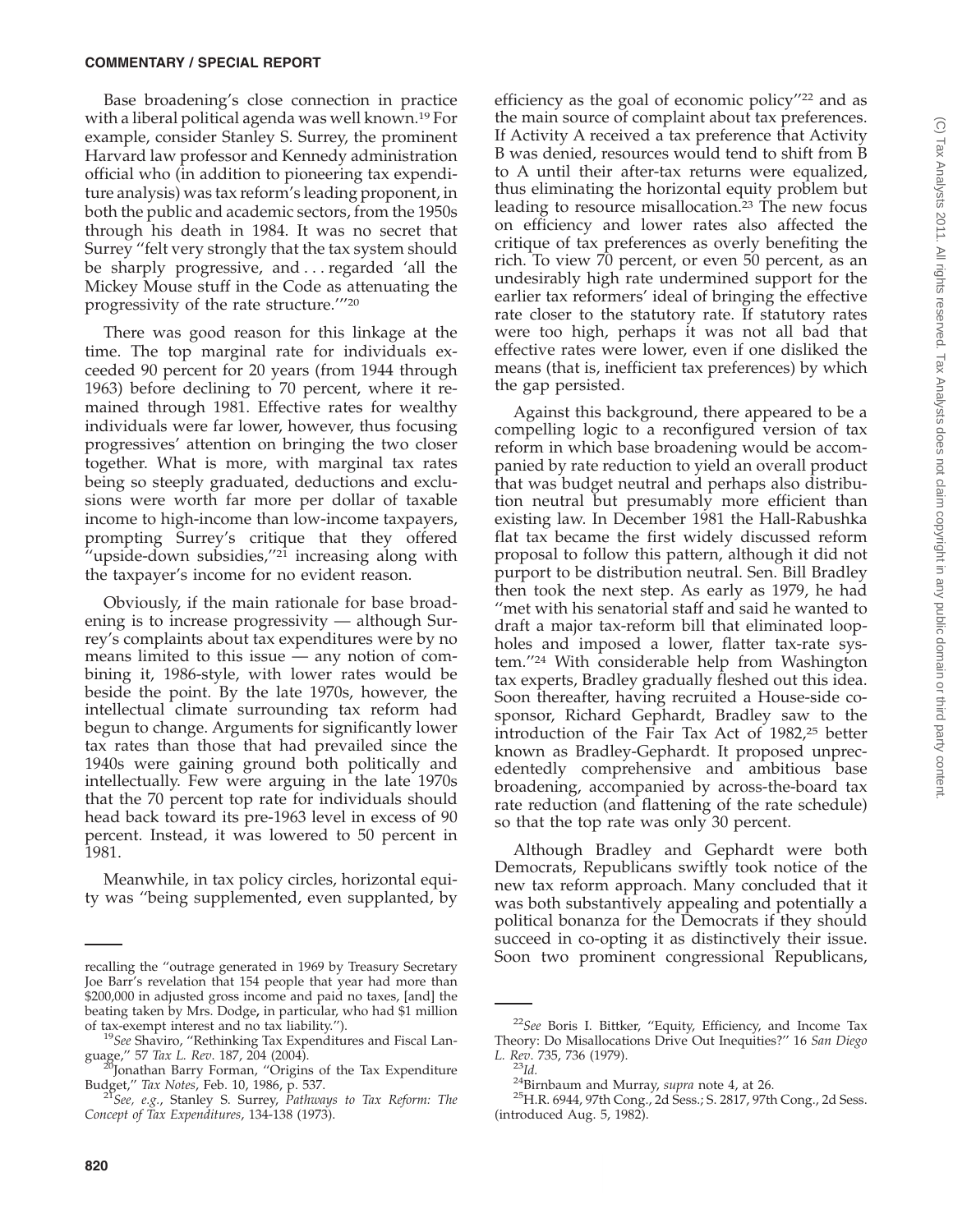# Rep. Jack Kemp and Sen. Robert Kasten, had introduced a generally similar comprehensive tax reform bill. Meanwhile President Reagan ordered a Treasury study of the subject, in part to head off the threat that Walter Mondale might make the new model of fundamental tax reform a central issue in the 1984 presidential election. This was conveniently timed for post-election release, ensuring that voters would not hear beforehand about the proposed repeal of popular tax preferences.

The story of how the December 1984 publication of the ''Treasury I'' tax reform plan led by stages to the enactment of its clearly recognizable (if watereddown) descendant in October 1986 has frequently been told<sup>26</sup> and need not be recounted again here. However, two main points are worth noting. First, the political leaders who were shepherding it to enactment soon learned to their disappointment that ''it's not that good a story,'' as Gephardt coldbloodedly put it as early as the summer of 1985.27 Tax reform survived — and barely, at that, on several occasions — only because of what the economist Henry Aaron has called the "dead cat" problem.<sup>28</sup> Despite a lack of public enthusiasm about tax reform, any political leader who let it die on his doorstep risked being viewed not only as a failed leader but as having sold out to nefarious special interests.29 TRA 1986 therefore presented the striking irony of legislation that leaders felt politically constrained to support once the process had gathered momentum, even though voters generally greeted it with indifference at best.<sup>30</sup>

Second, while efficiency was the prime intellectual rationale for the 1986 act (at least among tax policy experts), selling it to the public depended

#### **COMMENTARY / SPECIAL REPORT**

heavily on the outrage generated by stories of millionaires and profitable corporations paying no tax.31 Politicians repeatedly emphasized this as a key aim, and it strongly affected the act's design, such as by motivating substantial reliance on ambitious and extensive alternative minimum taxes on both individuals and corporations.32 Without this impetus — which created concern that nonenactment would not merely be a one-day story but would continue to haunt the killers of tax reform in subsequent years — it is very plausible that the legislation would have been permitted to die at any of the many moments throughout the enactment process when its pulse almost stopped.

From the perspective of 2011, neither of these lessons from 1986 is especially encouraging. The dilemma Gephardt noted, that tax reform becomes unpopular the moment its details emerge, is if anything keener today than it was back then. Today the big money from base broadening lies far less in special business tax breaks, or in cracking down on tax shelters, than in politically popular items that are claimed by millions of taxpayers. Thus, as Howard Gleckman notes:

Tax reform is one of those issues that sounds fabulous at 30,000 feet. After all, what could be more popular than a clarion call for tax fairness and simplicity? . . . The trouble comes when you start to dig in the muck of the tax code. That's when you wrestle with issues such as what to do about the immensely popular mortgage interest deduction, or whether workers should have to pay tax on the cost of their employer-sponsored health insurance. And that's when the issue becomes highly polarizing.<sup>33</sup>

This dilemma helps to explain, for example, why the Bush administration in 2005, after convening a highly touted bipartisan tax reform panel, swiftly concluded that the panel's recommendations, although well within the contours that one might have expected from a proposed 1986-style reform,<sup>34</sup>

<sup>26</sup>Birnbaum and Murray, *supra* note 4, remains the fullest and best-known account of the enactment of 1986 tax reform. I draw extended lessons from the story, similar to some that I will mention here, in Shaviro, "Beyond Public Choice and Public Interest," supra note 2.

<sup>&</sup>lt;sup>27</sup>Quoted in Birnbaum and Murray, *supra* note 4, at 110. Rather than remaining committed to fundamental tax reform,

Gephardt favored trade protectionism and deficit reduction. *Id.* <sup>28</sup>I was present at a panel discussion some years ago during which Aaron said this. *See* http://danshaviro.blogspot.com/<br>2010/12/two-perspectives-on-tax-reform.html.

<sup>&</sup>lt;sup>29</sup>See Birnbaum and Murray, *supra* note 4, at 111 (noting ''paranoia on the Hill'' that opposing tax reform would ''appear to be caving to special interests''); Shaviro, ''Beyond Public Choice and Public Interest,'' *supra* note 2, at 27 (noting that then-Senate Finance Chair Robert Packwood was dubbed ''Senator Hackwood'' by *The New Republic* when he appeared to

<sup>&</sup>lt;sup>30</sup>Eric M. Patashnik, *Reform At Risk: What Happens After Major Policy Changes Are Enacted*, 47 (2008). Patashnik notes that a Gallup poll taken on the eve of enactment of the 1986 tax reform found that ''less than one in three respondents expected it to improve the nation's economy, make the tax system less complicated, or promote a fairer distribution of the tax burden.'' *Id.*

<sup>31</sup>*See* Birnbaum and Murray, *supra* note 4, at 88; Graetz statement, *supra* note 18, recalling ''the expressions of outrage generated in 1986 when the laborers on General Electric's

<sup>&</sup>lt;sup>32</sup>See Shaviro, "The New Alternative Minimum Tax: Percep-

tion, Reality, and Strategy," 66 *Taxes* 91 (1988).<br><sup>33</sup>Howard Gleckman, "Will Obama Call for Tax Reform in the State of the Union?'' Tax Vox, the Tax Policy Center Blog (Jan. 12, 2011), *available at* http://taxvox.taxpolicycenter.org/ 2011/01/12/will-obama-call-for-tax-reform-in-the-state-of-the-

union/. <sup>34</sup>*See* Shaviro, ''A Blueprint for Future Tax Reform? Evaluating the Reform Panel's Report,'' *Tax Notes*, Nov. 7, 2005, p. 827, *Doc 2005-22311*, or *2005 TNT 215-34*.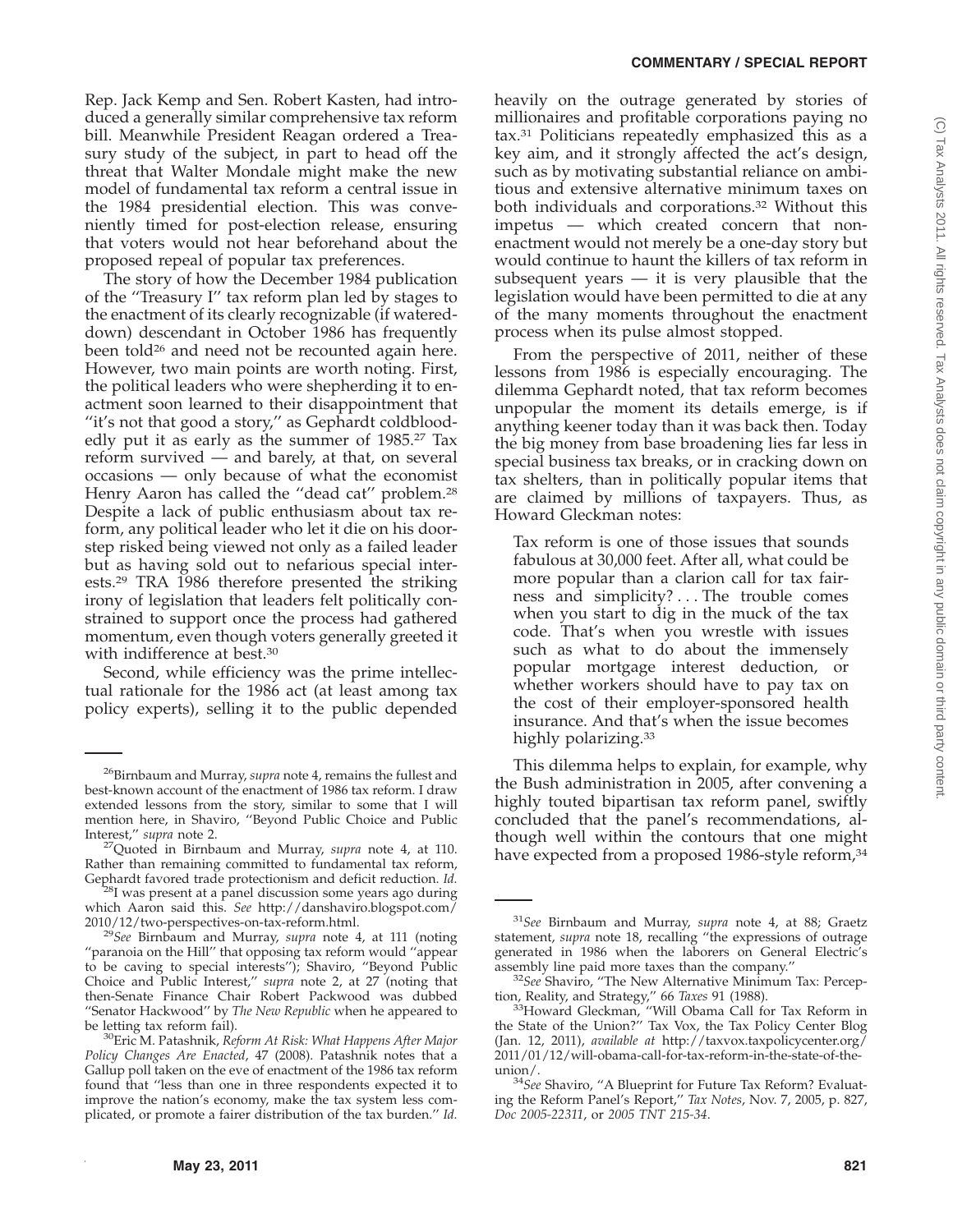were best left ''gathering dust on some bookshelf in the Treasury Department.''35 And perhaps it helps to explain why the Obama administration has been slow in pursuing even corporate, much less individual, tax reform. Indeed, even the House Republicans' 2012 budget proposal, which advocates politically controversial changes to programs such as Medicare and Medicaid, settles in the tax reform area for stating that unspecified ''large tax expenditures'' should be eliminated at the same time rates are lowered.36

With efficiency having only limited mass appeal, there remains a need for a more salient sales pitch to the general public. Concern about wealthy individuals and highly profitable corporations paying zero tax lacks the high profile it had in 1986, perhaps in part because it remains less common than it was then.<sup>37</sup> But this also reflects what I would call a shift in populist cultural style. Tea Party energies, for example, have a too reflexively anti-government flavor for not paying  $tax - as$ distinct from corporations getting taxpayer-funded bailouts — to become a main focus of voter outrage.

Support for base broadening does, however, potentially draw strength from two changes since 1986. First, the urgency of our long-term deficit problems has grown far greater in the last 25 years. Even in the mid-1980s many observers, such as Mondale during the 1984 campaign and Gephardt when he cold-shouldered tax reform in 1985, argued that deficit concerns made revenue-neutral tax reform an unwise divergence of effort and political will. Today the potentially calamitous projected path of public debt relative to GDP (discussed below in Part III.D) makes this argument consider-

ably stronger. It makes a case, however, for pre-1986-style tax reform — tax preference repeal to raise revenue that is not handed back to taxpayers via lower rates — even though the prime motivation is now budgetary rather than increasing progressivity as with 1970s tax reformers.

Second, and potentially more favorably to the cause of 1986-style reform, the claim that the provisions being addressed are tax expenditures and hence disguised spending has greater bite today than it had in 1986. To be sure, the 1980s featured prominent political battles about the size of government, epitomized by Reagan's oft-stated critique of ''tax-and-spend'' Democrats. Nonetheless, the notion that spending is out of control and needs to be reined in — whether for budgetary reasons or on general principles — is far more central to political debate now. Thus, the House Republicans' 2012 budget proposal, while silent on the names of particular tax provisions that it would eliminate, endorses tax expenditure analysis and urges that its more general anti-government spending philosophy be applied to the provisions (albeit with simultaneous tax rate cuts). $38$  The question I address next, therefore, is how these sentiments affect the tax reform battlefield as a matter of political salience and policymaking logic.

# **III. Revenue Neutrality and Budget Neutrality**

# **A. Tax Expenditures as Disguised Spending**

To explain why special tax preferences are widely, and to a large extent appropriately, viewed as tax expenditures and hence disguised spending, it is useful to start with what I and others regard as the canonical illustration, David Bradford's fictional example of the weapons supplier tax credit (WSTC).39 Bradford posits something like this: The government is planning to spend \$10 billion for a particular set of weapons programs. There is broad sentiment, however, for cutting federal taxes and spending. Congress accordingly legislates as follows. First, the scheduled \$10 billion weapons appropriation is canceled. Second, the companies that would have supplied the weapons are given \$10 billion worth of WSTCs, which they can claim on the condition that they furnish the federal government the same weapons that would otherwise have been procured through direct spending.40

<sup>&</sup>lt;sup>35</sup>John Irons, "Tax Reform Is Dead ... Long Live Tax Reform!'' *Tax Notes*, Mar. 20, 2006, p. 1350, *Doc 2006-4999*, *2006 TNT*

*<sup>54-28</sup>*. 36House Republicans' 2012 budget proposal, *supra* note 9, at 51. The discussion here makes it clear to the discerning reader that the provisions marked for possible elimination include, for example, the home mortgage interest deduction and the exclusion for employer-provided health insurance. Otherwise, its reference to ''over \$1 trillion in forgone revenue'' from tax expenditures would be wide of the mark. However, the discussion does not name any particular item, and it notes that ''the exact definition of a 'tax expenditure' is open to debate.'' *Id.* The House Republicans' budget proposal also refers in the corporate tax area to accompanying rate reduction with ''eliminating or modifying deductions, credits, and special carve-outs that leave many companies paying no tax at all," but here, too, it names no specific provisions. *Id.* at 53.

<sup>&</sup>lt;sup>37</sup>There are exceptions, however, such as the recent controversy over Google's and General Electric's aggressive tax planning. *See, e.g*., Kaja Whitehouse, ''Tax Breaks — Artful Dodger Google Saves \$3B in 3 Years,'' *New York Post*, Oct. 22, 2010, at 43; David Kocieniewski, ''G.E.'s Strategies Let It Avoid Taxes Altogether,'' *The New York Times*, Mar. 24, 2011, at A-1.

<sup>38</sup>*See infra* text accompanying notes 50-52. <sup>39</sup>*See* David Bradford, ''Reforming Budgetary Language,'' in Sijbren Cnossen and Hans-Werner Sinn (eds.), *Public Finance and*

*Public Policy in the New Century* (2003). 40To ensure that the credits can be claimed in full without needing to be refundable (*i.e*., allowable even to the extent in excess of a claimant's pre-credit federal income tax liability), **(Footnote continued on next page.)**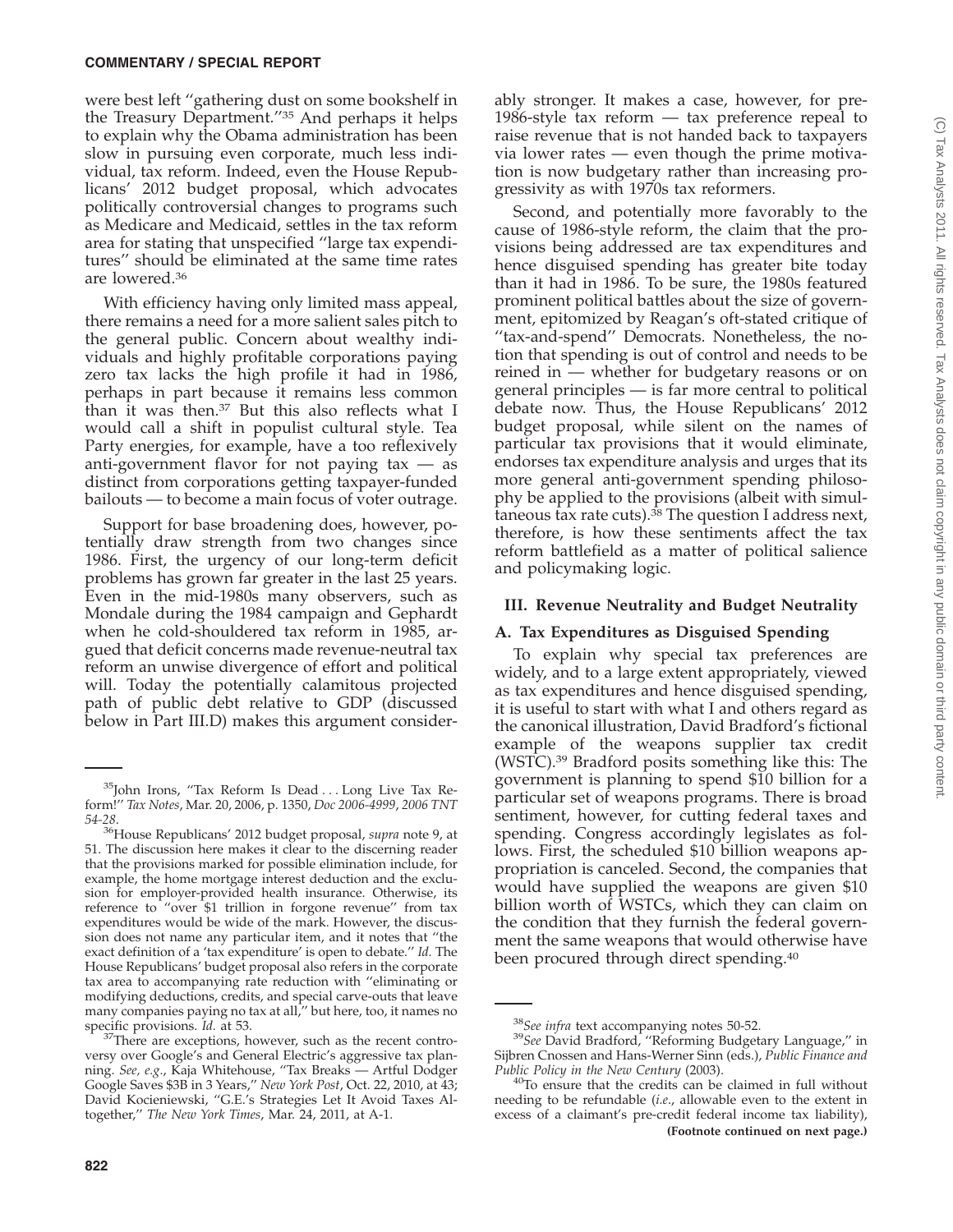By conventional budget measures, this would indeed reduce both tax revenues and federal outlays by \$10 billion. In fact, nothing significant would have changed by using the WSTC in lieu of direct appropriations.<sup>41</sup> Both the companies and the federal budget would end up in exactly the same place as otherwise, and the federal government would end up with the same weapons. So anyone who thought that this apparent tax and spending cut had made the government meaningfully smaller would be sadly deluded.

One way to resolve the conundrum is to conclude that the WSTC is not really a tax provision at all, despite having been placed in the tax code and administered by the IRS. After all, the tax code aims to apportion tax burdens, presumably in relation to some notion such as ability to pay, and the WSTC has nothing to do with that. It is merely a disguised and indirect government purchase of items for military use.

I have argued elsewhere that while this logic is basically correct, it is better put in terms of the distinct (although frequently overlapping) distributional and allocative functions of government. Distribution is about who gets what, while allocation is about how societal resources are used. The income tax is conceived primarily as a distribution system it aims to assign greater burdens to those who are better off, as opposed to being intended to (although it does) discourage taxpayer decisions to work and save.<sup>42</sup> Accordingly, smuggling into it a clearly allocative rule that is designed to equip the U.S. military with particular resources leads to public confusion and misinformation if it is equated with for example reducing income tax revenues by the same \$10 billion via a reduction in marginal rates.

This, in my view at least, increases the coherence of the explanation of why the WSTC is really a tax expenditure and disguised spending. It does, however, suggest that prevailing tax expenditure lists are in some respects mistaken. For example, I would call the child tax credit a primarily distributional measure aimed at adjusting how tax burdens should relate to family size. This is clearly a distributional issue; for example, one cannot reasonably view the credit as primarily a pro-natalist policy tool designed to increase the birthrate. And even if one did so view it, this would leave the question of why personal exemptions, unlike child tax credits, ostensibly are not tax expenditures. Likewise, the earned income tax credit is in my view primarily a distributional instrument aimed at increasing lowwage workers' after-tax incomes by temporarily reducing the overall marginal tax rates they face.<sup>43</sup>

Another vexing characterization problem relates to items that rather than reflecting a clearly allocative policy, relate to the divide between income tax and consumption tax approaches to the distribution of tax burdens. Tax benefits for pension saving and IRAs, for example, could be viewed either as allocative pro-retirement saving policies (from an income tax perspective) or as the partial implementation of a consumption tax approach to the distribution of tax burdens. From a consumption tax standpoint, it is hard to view eliminating the extra tax burden that an income tax places on deferred, as compared to immediate, consumption use of one's earnings as an example of disguised spending through the tax code.

Still, for many items commonly listed as tax expenditures, the ''disguised spending'' framework is indeed robust and compelling. Thus, consider the deductibility of home mortgage interest. To be sure, a purist might say that the real tax preference is the exclusion of homeowners' imputed rental income from not having to pay the market rent they would charge someone else and that disallowing the home mortgage interest deduction would merely amount to partial indirect reversal of that exclusion.44 Yet, it arguably comes close enough as a shortcut to call the interest deduction the tax preference and to classify it as disguised spending that serves to subsidize home ownership.

Or consider the exclusion for employer-provided health insurance. Because provision of the benefit is indisputably compensatory, the only remotely plausible ground for arguing that the exclusion serves to help measure income properly rather than to subsidize employer provision (and employee take-up) of the benefit would relate to the old dispute regarding whether medical expenses generally should be deductible.45 However, the view that consumption of healthcare is not part of income

Bradford suggests that they be made freely tradable to other taxpayers who could then use them. 41To make the equivalence complete, one might need to

include the credits in taxable income (as would have been done with the direct appropriations), or else adjust them to reflect

includability under the direct spending approach. 42As discussed in Part IV.C, *infra*, there are potential allocative rationales for taxing income or earnings, but these generally are not regarded as first-order considerations.

<sup>43</sup>*See* Shaviro, ''Rethinking Tax Expenditures,'' *supra* note 19,

<sup>&</sup>lt;sup>44</sup>See Shaviro, "Selective Limitations on Tax Benefits," 56 *U*. Chi. L. Rev. 1189, 1195 (1989).

<sup>&</sup>lt;sup>45</sup>See, e.g., William Andrews, "Personal Deductions in an Ideal Income Tax,'' 86 *Harv. L. Rev*. 309 (1972).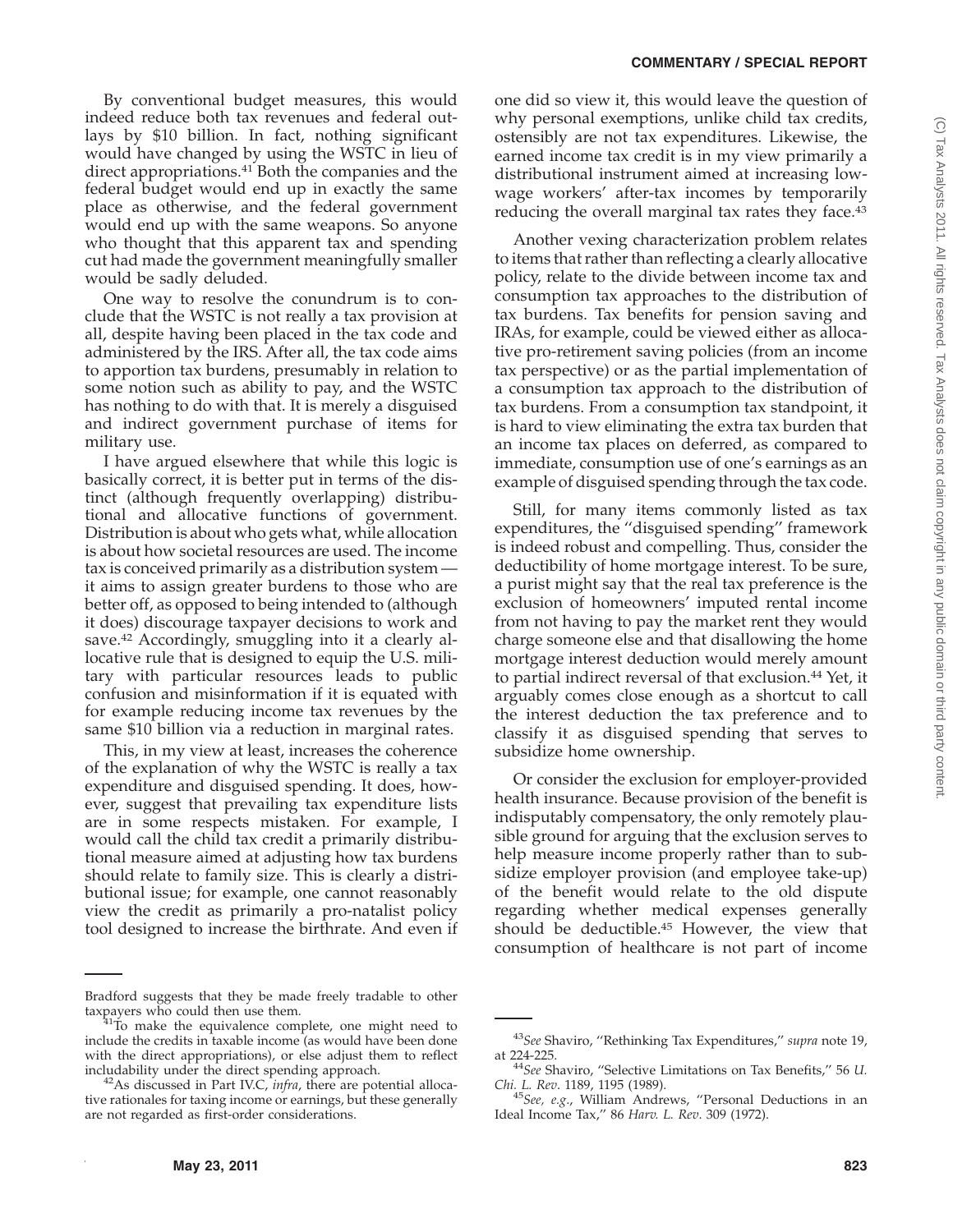generally has not prevailed, either in academic debate46 or, for the most part, in the code.

If we thus accept the tax expenditure view of the home mortgage interest deduction and the employer-provided health insurance exclusion, we are effectively saying that they are just like the WSTC (or at least enough like it to be similarly categorized). If a weapons supplier built a \$10 billion weapon for the Pentagon and paid zero tax by using the WSTC to offset in full what would otherwise have been a \$10 billion federal income tax liability, one would likely arouse little controversy by arguing that what really happened was that the company both paid \$10 billion of tax and received a \$10 billion appropriation — as would have been self-evident absent the subterfuge.47 The same conclusion holds if one agrees that the home mortgage interest deduction and the exclusion for employer-provided health insurance are tax expenditures that constitute disguised spending through the tax code.

Thus, suppose I have taxable income of \$150,000 and owe \$40,000 of federal income tax but that (1) I deducted \$20,000 of home mortgage interest and excluded \$10,000 worth of health insurance, and (2) I faced a 35 percent marginal tax rate. What really happened under the disguised spending view is as follows: First, I had income of \$180,000, rather than \$150,000, on which I owed federal income tax of \$50,500 (given the 35 percent marginal rate on the extra \$30,000, adding \$10,500 to the overall bill). Second, the federal government paid me \$10,500 for doing things that it wanted to subsidize. Thus, taxes and spending were actually \$50,500 and \$10,500 respectively, rather than the simplistically observed \$40,000 and zero.

In other words, just as in the WSTC example, we can recharacterize what seemingly happened in a way that better fits the underlying rationales for the relevant rules. We thereby avoid making the federal government look smaller, if one is applying the widespread (if naïve) view that government size is simply a function of tax levels or spending levels. Congress therefore cannot mislead us (and perhaps itself) simply by embedding allocative or spending policies in the tax code and thereby short-circuiting the need for reciprocal and offsetting cash flows.

While putting it this way may seem a bit stark, there really is no resisting the above conclusion if one accepts both (a) that this is the right way to

view the WSTC example and (b) that the home mortgage interest deduction and employerprovided health insurance exclusion similarly are spending or allocative rules buried in the tax code, rather than normal adjustments (like deductions for business expenses) for better measuring income. Leonard Burman and Marvin Phaup have recently proposed treating tax expenditures in exactly this way for various budgetary and government accounting purposes.48

Conservatives sometimes resist this logic, such as on the grounds that tax expenditure analysis reflects the ''sinister premise [that one should] think of all income as virtual state property, and forbearance to tax away every last penny of it as itself a tax expenditure.<sup>"49</sup> As the House Republicans' 2012 budget proposal makes clear, however, this is faulty thinking. The proposal does indeed note that ''with spending, the government collects the money first in the form of taxes from those who earned it, and reallocates the money elsewhere,'' whereas ''with tax expenditures, government agrees not to collect the money as long as it is put to a governmentapproved use.''50 However, the proposal offers no reason to regard this distinction as significant, and it emphasizes instead that whether direct spending or tax expenditures are being used, the result is the same: ''Instead of markets directing economic resources to their most efficient uses, the government directs resources to politically favored uses.''51 It therefore urges that tax expenditures generally be repealed so that they will ''stop diverting economic resources to less productive uses.''52

Yet, even avowed proponents of base broadening, who seemingly agree that tax expenditures are disguised spending that should generally be eliminated, appear to forget this when they start arguing for 1986-style tax reform.<sup>53</sup> They evidently fail to see (or expect others to fail to see) that by their own

<sup>46</sup>*See, e.g*., Louis Kaplow, ''The Income Tax as Insurance: The Casualty Loss and Medical Expense Deductions and the Exclusion of Medical Insurance Premiums,'' 79 *Calif. L. Rev*. 1485

<sup>(1991).</sup>  $47^2$ To make the equivalence exact, one would have to adjust pretax amounts as needed to create equivalent after-tax income in each case.

<sup>48</sup>*See* Leonard E. Burman and Marvin Phaup, *Tax Expenditures, the Size and Efficiency of Government, and Implications for*

*Budget Reform* (2011).<br><sup>49</sup>Charles Fried, "Whose Money Is It?" *The Washington Post*, Jan. 1, 1995, at C-7.

<sup>&</sup>lt;sup>50</sup>House Republicans' 2012 budget proposal, *supra* note 9, at 51.

<sup>51.</sup> <sup>51</sup>*Id.* <sup>52</sup>*Id.* at 51-52. 53The House Republicans' 2012 budget proposal comes closer than most to avoiding this fallacy. It does indeed insist that the repeal of tax expenditures not increase total revenues but instead be offset by lower rates (*id.* at 51), whereas when calling for lower direct spending it does not similarly emphasize this linkage. But it does not claim that revenue neutrality, as such, is an important concern. Instead, it urges that budget analysts ''start, not by asking what is the 'right mix' of tax increases and spending cuts to balance the budget, but by asking what is the purpose of government and then raising only **(Footnote continued on next page.)**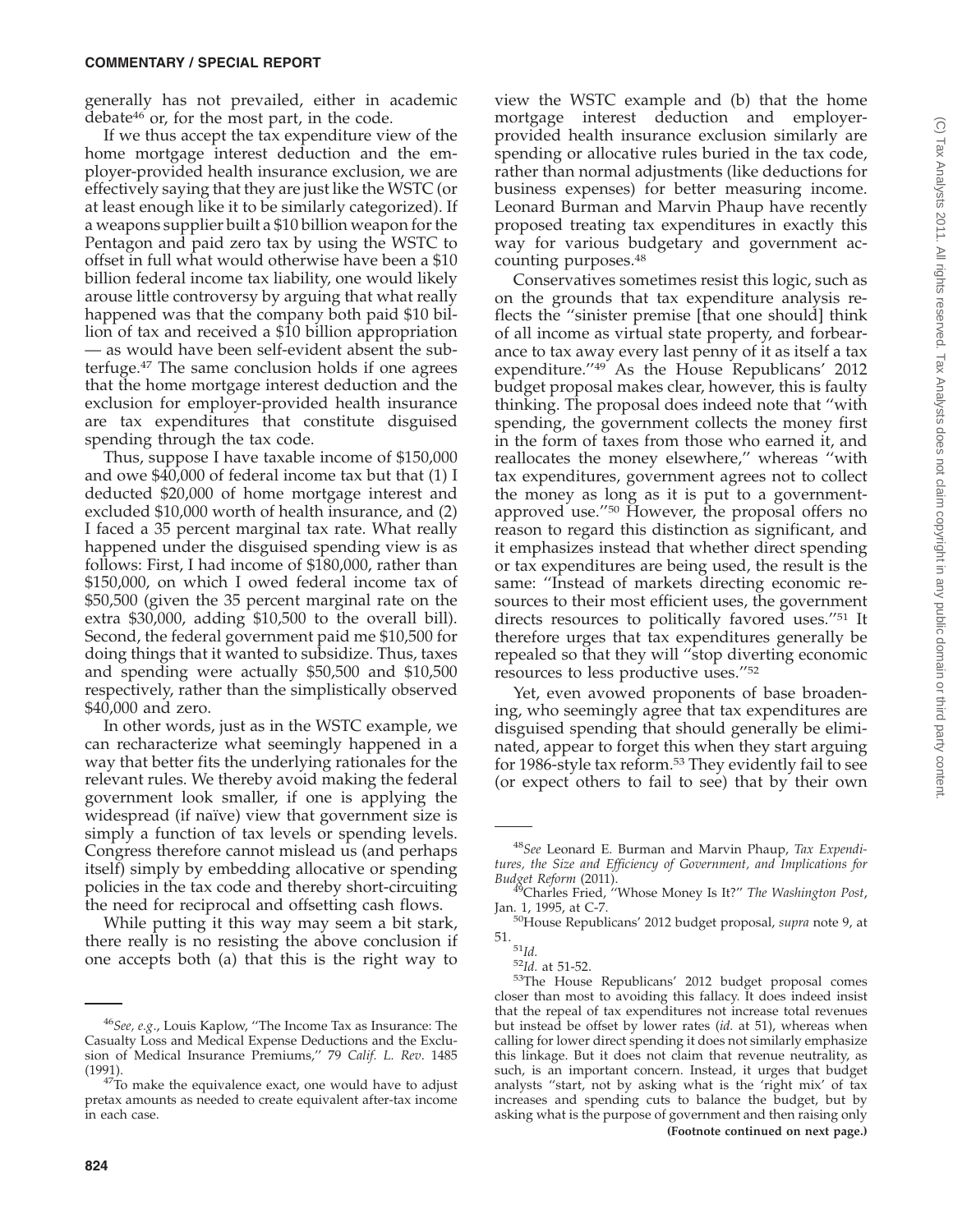logic, the notion of revenue-neutral tax reform — as distinct from budget-neutral tax reform, which is a coherent concept — rests on the very conceptual error that motivates the drive for tax reform.

# **B. The Incoherence of Revenue Neutrality**

Keeping firmly in mind the view that tax expenditures (or at least the clear cases) are merely disguised spending, let's reconsider the 1986 package of tax expenditure repeal plus fiscally equivalent rate reduction. Clearly, the package improved prior law if we posit that the repealed provisions generally were bad policy.<sup>54</sup> However, one can always improve prior law by enacting a package that includes the repeal of bad rules, unless the rest of the package is bad enough to undo the net benefit — a criticism that would be hard to sustain regarding reducing marginal tax rates from their high levels at the time while keeping distribution relatively constant. This still leaves the question, however, of why Congress chose *this* package, with rate cuts accompanying the base broadening, instead of some other (or stand-alone tax preference repeal). Three closely linked answers are germane here.

**1. Argument for lower rates.** Lowering tax rates, in the end from 50 to 28 percent for high-income individuals and from 46 to 34 percent for corporations, was widely recognized as an appealing policy move. While there may also have been many other appealing policy moves to consider, this one happened to involve the same congressional committees as repealing tax expenditures, and in the public's view this was on the same topic given that the disguised spending being targeted was statutorily and administratively part of federal income tax law.

Reducing tax rates without a pay-for would have made budget deficits far larger. Unfinanced rate cuts were not a plausible policy move in the prevailing mid-1980s political climate, which featured high levels of concern about deficits and a Republican Party that had not yet decisively embraced continual advocacy of unfunded tax cuts. Tax expenditure repeal was not just a very lucrative pay-for. For the reasons I discuss below (relating to revenue neutrality), tax expenditure repeal could not readily be preempted by any ''funding predator'' seeking to use it on behalf of some other appealing but costly policy change.55

**2. Argument for budget neutrality.** The above helps explain why Congress in the mid-1980s could not (or would not) simply pass income tax rate cuts without paying for them and why it was also unlikely to use tax expenditure repeal to pay for something else. Enacting tax rate cuts, if at all, only on a fully financed basis therefore made both political and policy sense. A further question, however, is why Congress did not strongly consider using at least some of the budgetary gain from tax expenditure repeal to reduce the deficit. A norm of budget neutrality meant that one was rejecting net fiscal gain, no less than net fiscal loss. Yet Congress had recently, both in 1982 and 1984, enacted major deficit-reducing legislation that increased revenues (as officially defined) in addition to reducing direct spending.

As noted above, there were indeed people who thought that tax expenditure repeal should raise revenue. The logic of their view was easy to follow. If deficit reduction is bound to be politically painful, why preemptively remove tax expenditures from the list of potential contributors to the process? This would inevitably increase the pain that Congress would have to impose elsewhere to provide the same quantum of overall budgetary improvement.

One response to this view was that the bitter medicine of repealing tax expenditures was already politically daunting even if firmly linked to the sweetener of cutting rates. Providing no offsetting benefit to current voters (a challenge that deficit reduction also separately faced) would make it harder still. A second response, however, concerned the political advantages of tabling, for purposes of considering tax reform, disagreements about exactly *how* deficit reduction (even if accepted as necessary) ought to be accomplished.

Democrats and Republicans largely agreed about the terms of their disagreement regarding what the federal budget should look like once it had been placed on a more sustainable path. Democrats, even if bristling at Reagan's ''tax and spend'' critique, avowedly wanted a bigger federal government in the fiscal realm than did the Republicans. And both parties accepted that this meant Democrats favored higher levels of taxes and spending than Republicans did. For this reason, all recent bipartisan deals to reduce current or future budget deficits had been

as much revenue as the federal government needs to efficiently fund those missions that rightly belong in its domain." Id. at 50.

<sup>&</sup>lt;sup>54</sup>However, two general features of the 1986 act that some supporters of broad-based tax reform might criticize were its (1) moving away from the consumption tax pole and closer to the income tax pole and (2) strengthening double taxation of equity-financed corporate income.

<sup>55</sup>On ''funding predators'' under the pay-as-you-go rules' requirement of budget neutrality, see Elizabeth Garrett, ''Harnessing Politics: The Dynamics of Offset Requirements in the Tax Legislative Process,'' 65 *U. Chi. L. Rev*. 501, 515 (1998).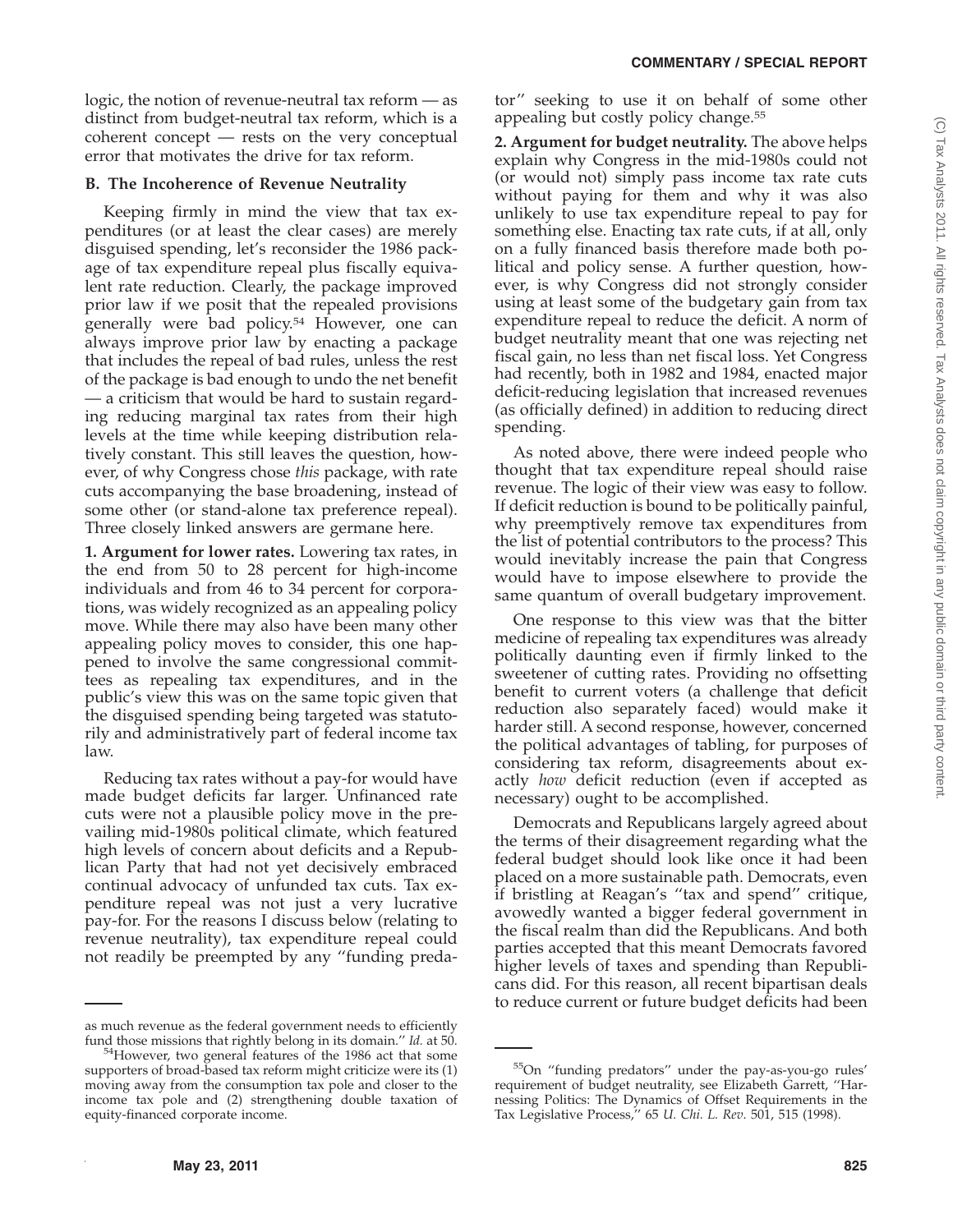carefully negotiated to involve a mutually acceptable balance between tax increases and spending cuts.

Taking this dispute off the table for purposes of concocting a tax reform deal that leaders in both parties could accept necessarily meant that the overall legislation should be not just budget neutral but specifically revenue neutral. That is, it had to hold constant not only budget deficits but also officially measured net revenues. Yet, in agreeing about this and mutually believing that it had some coherent relationship to their underlying philosophical dispute, Democrats and Republicans alike were guilty of the very fallacy that the term ''tax expenditure" tries to address  $-$  as I discuss next.<sup>56</sup>

**3. Argument for revenue neutrality.** Suppose we agree that the bipartisan pursuit of comprehensive tax reform requires tabling the long-running dispute between Democrats and Republicans concerning the preferred size of government, even though both sides recognize that the issue is unavoidable when they are taking on deficit reduction. Does revenue neutrality, via a budgetary match between the fiscal gain from repealing tax expenditures and the fiscal loss from lowering tax rates, provide this mutually desired size-of-government compromise?

The correct answer is clearly no if one accepts the tax expenditure framework. After all, that framework posits that tax expenditure provisions are actually ''spending through the tax code,'' as the fiscal commission report puts it.<sup>57</sup> Again, consider the fictional WSTC, supposing it to be an annual \$10 billion weapons program. As we saw above, all real-world outcomes and the true set of policies that the government is following are effectively the same whether the government annually (1) swaps \$10 billion checks with the weapons suppliers for income taxes on the one hand and the weapons fee on the other or (2) permits the two offsetting payments to be netted via a credit that is listed on the companies' tax returns. Either way, resource allocation and wealth distribution end up exactly the same.

Now suppose the federal government decides to stop ordering the weapons and that Democrats and Republicans agree not just that the change should be budget neutral rather than reducing the deficit, but also that it should keep the size of government the same. Further, they agree to implement this decision through 1986-style revenue neutrality un-

der the view that net revenues (and perhaps also total spending) offer a useful proxy for the size of government. If the weapons program was funded via the WSTC, this means that tax rates should be cut. But if direct appropriations were used, other spending can presumably increase by \$10 billion. In other words, two alternative but effectively identical means of funding weapons procurement lead to conflicting answers regarding how one would keep the size of government the same.

Anyone who accepts tax expenditure analysis and still thinks about revenue-neutral tax reform this way — as, in my anecdotal experience, many people do — has unwittingly performed a kind of psychic double entry bookkeeping. After criticizing tax expenditures as disguised spending, one swiftly reverts to thinking about them as if they were nothing of the sort but indeed the equivalent of having a lower rather than a higher tax rate.

A more logically consistent way of thinking would follow Burman-Phaup and regard not only the fictional WSTC but the actual home mortgage interest deduction and the exclusion for employerprovided health insurance as involving — consistently with their distributional and incentive effects — the implied collection of income taxes followed by an offsetting government outlay. The Joint Committee on Taxation recently scored the home mortgage interest deduction as costing \$484.1 billion for 2010 through 2014.58 Under a Burman-Phaup approach, which seemingly implements the view of tax expenditures taken by 1986 tax reformers (among others) and in the fiscal commission report, immediate repeal of this preference would reduce spending rather than increase tax revenues.<sup>59</sup> It would therefore be nonsensical to regard a size-ofgovernment compromise as requiring that this spending cut be offset by reduced tax rates, thereby causing ''true'' tax revenues to decline.

Seen from this perspective, the 1986 tax reform was not actually revenue neutral in any meaningful sense. Rather, it was a budget-neutral reduction in both taxes and spending, as reformulated to take account of the insights offered by tax expenditure analysis. The 1986 act therefore effectively made the

<sup>56</sup>Of course, this is not to deny the shrewdness of the tactical choice to hold revenues constant, which may have been critical to the favorable reception afforded tax reform proposals by

leaders in both parties. 57Fiscal commission report, *supra* note 5, at 15.

<sup>58</sup>JCT, ''Estimates of Tax Expenditures for Fiscal Years 2010- 2014,'' JCS-3-10 (Dec. 15, 2010), at 39, *Doc 2010-27177*, *2010 TNT*

*<sup>245-12</sup>*. 59The net five-year budgetary improvement would likely be considerably less than \$484.1 billion, however. Even absent any macroeconomic disruption from the repeal, such as by reason of increased mortgage defaults, people's response to the changed incentives would presumably reduce home ownership or the use of mortgage debt relative to that assumed for purposes of the JCT's computation, which assumed that the deduction would be retained.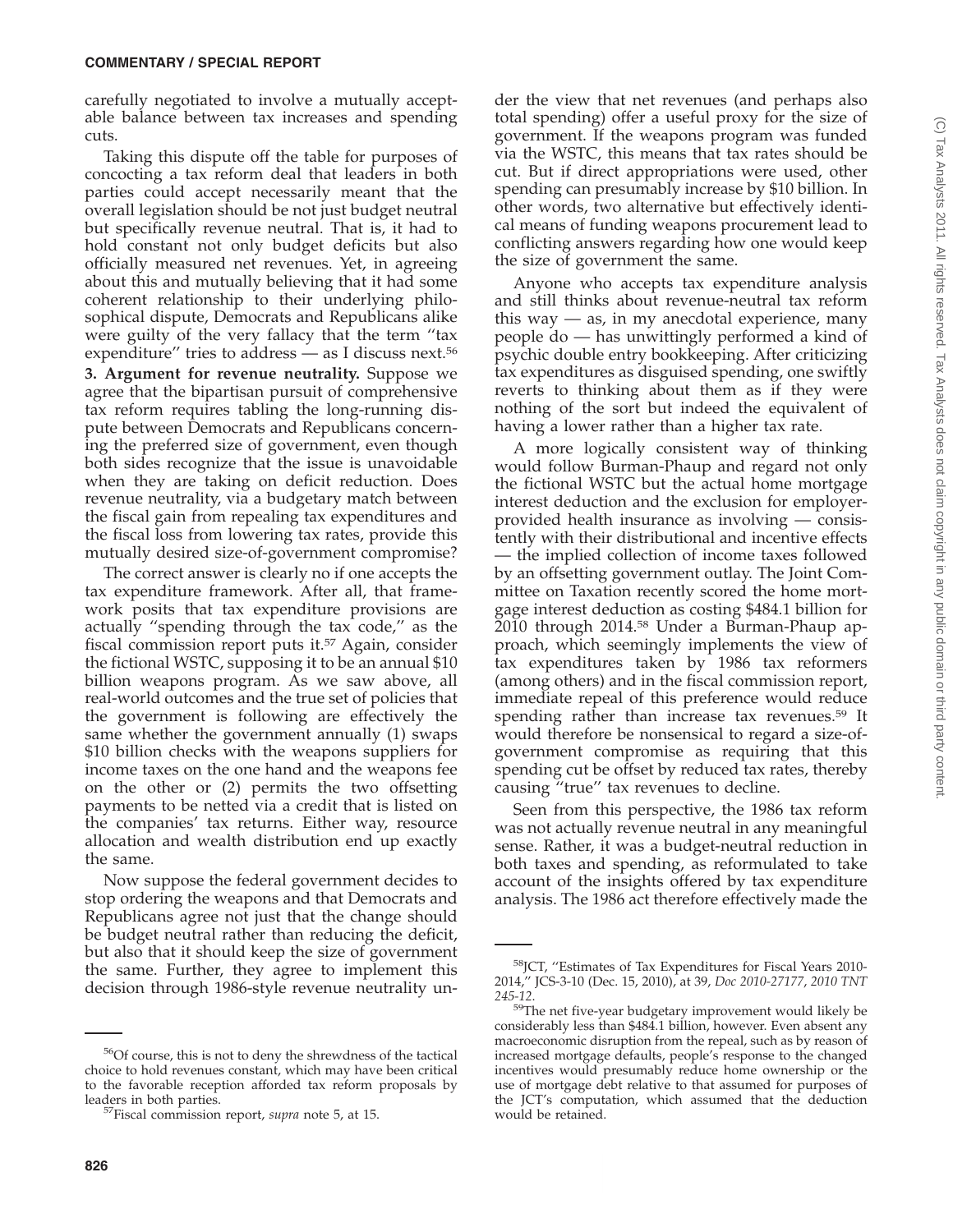government smaller on both sides of the standard budgetary ledger. Of course, this does not mean Democrats should have opposed it. After all, the underlying goal presumably is to have the government do good things, rather than more things as an end in itself.

Likewise, consider again the proposal in the fiscal commission report that tax expenditures be slashed but that most of the resulting budgetary improvement be used to finance lower tax rates. This amounts to a proposal to cut spending a lot (even without regard to what the commission says about the rest of the budget) and to simultaneously cut ''true'' revenues a lot, albeit not quite as much given the net budgetary improvement.<sup>60</sup>

Tax expenditure analysis therefore contradicts any claim that a serious long-term budget plan should include significant tax rate cuts just so that overall revenues do not excessively increase. Of course, one could still argue (as does the House Republicans' 2012 budget proposal) that rate cuts are sufficiently desirable on policy grounds to be an important part of such a plan. Likewise, they might reasonably be part of the price of reaching a bipartisan agreement, if such a thing seems attainable. But the notion that revenues as such should be at a given level in the new budgetary equilibrium, as a proxy for the size of government or for the amount of net economic distortion that the income tax system is causing, makes absolutely no sense analytically. Despite its rhetoric about disguised spending through the tax code, the fiscal commission report appears to ignore this point when it urges that revenues be capped at 21 percent of GDP.<sup>61</sup>

# **C. Tax Expenditure Analysis Today**

Just as zombies and vampires are ''undead'' rather than truly either dead or alive, and just as viruses ''straddle the definition of life [lying] somewhere between supra molecular complexes and very simple biological entities,"<sup>62</sup> so tax expenditure analysis occupies a strange middle ground in public consciousness between full acceptance and rejection. On one hand, in some respects it is more accepted than ever. Twenty years ago official tax expenditure lists were routinely dismissed as falsely presuming ''that some of us should be deemed to know the answers better than others''

and as making no more sense than would ''substantial research into the question whether panda bears are truly bears or merely raccoons."<sup>63</sup> Today the official lists are if anything too uncritically accepted. Thus, consider the fiscal commission report, which, while suggesting that the child tax credit and EITC might present stronger cases for retention than classic tax expenditure items such as the home mortgage interest deduction, declines to argue that they are different in kind — even though, among these three rules, only the interest deduction resembles the WSTC in directing economic activity to a particular resource use (homeownership). This is a true difference in kind, making the home mortgage interest deduction, but not the two credits, plausibly ''disguised spending through the tax code,'' wholly without regard to which of these three rules one likes least or most. Obviously, however, had the fiscal commission report tried to draw those distinctions (necessarily with only a brief analysis, given that its main analytical concerns lay elsewhere), it would have been accused of playing games with the official tax expenditure lists simply to advance a particular policy agenda.

At the same time, however, the framing effect that results from putting spending in the tax code (leading to WSTC-style netting of offsetting cash flows that would otherwise have been separately observable) evidently remains too powerful for even most proponents of tax expenditure repeal to resist entirely. As in 1986, when Democratic and Republican tax reform proponents alike seem to have deluded themselves that revenue neutrality meant they were taking off the table the issue whether the government should be bigger or smaller as measured by observed tax collections, no one could today win general acceptance of the claim that repealing special items in the code is in fact a spending cut rather than a tax increase.

Martin A. Sullivan recently argued that it is up to Tea Party-style foes of government spending to decide whether tax expenditures can politically be challenged in the current political environment.64 In my view, the verdict was in before the question was asked, because of a broadly shared outlook that extends far beyond Tea Party circles. Just imagine trying to explain to Tea Party activists — or to any other voters — that, if we repeal their home mortgage interest deductions and thus cause their April 15 tax bills to increase, we have not actually raised

<sup>60</sup>*Cf*. Martin Feldstein, ''The Tax Expenditure Solution for Our National Debt,'' *The Wall Street Journal*, July 20, 2010 (arguing that the best way to cut government spending, under current political circumstances, is by repealing tax expendi-

tures).<br><sup>61</sup>Fiscal commission report, *supra* note 5, at 14.<br><sup>62</sup>dFORM, "An Introduction to the Bacteriophage T4 Virus," *available at* http://www.dform.com/projects/t4/virus.html.

<sup>&</sup>lt;sup>63</sup>Douglas A. Kahn and Jeffrey S. Lehman, "Tax Expenditure Budgets: A Critical View," Tax Notes, Mar. 30, 1992, p. 1661.

Budgets: A Critical View,'' *Tax Notes*, Mar. 30, 1992, p. 1661. <sup>64</sup>*See* Martin A. Sullivan, ''The Fate of Tax Reform Depends on the Tea Party,'' *Tax Notes*, Jan. 10, 2011, p. 143, *Doc 2011-315*, or *2011 TNT 6-1*.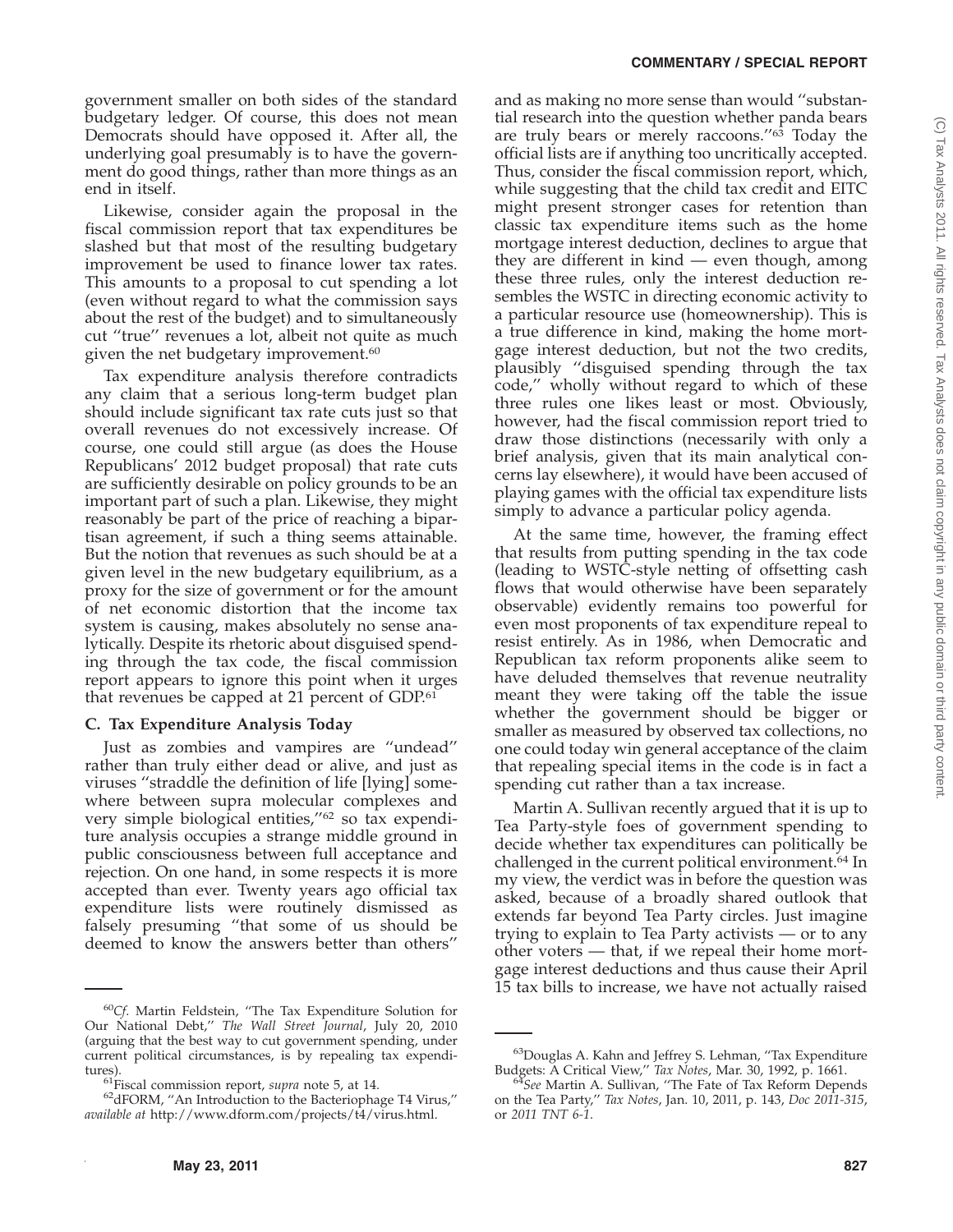their taxes and indeed have made the government smaller by keeping taxes the same and cutting spending.

Accordingly, while the concept of revenue neutrality, unlike that of budget neutrality, fails to offer a meaningful description of 1986-style reform, and while this ought to be apparent to anyone who thinks rigorously about the logical implications of the widely half-accepted tax expenditure framework, we have not reached a point where substance truly prevails over form. Tax expenditure repeal likely will continue to be widely coded as a tax increase, thus preserving some of the political logic that could make it convenient to pair it with tax rate cuts. But given that one is not truly holding constant something that is meaningful via ''revenueneutral'' reform, the decision to embrace it can only be defended as a deliberate tactical choice in which rate cuts are at least partly substituted for reducing the fiscal gap as a primary objective.

In some instances, the tactical choice to make a revenue-losing change and rely on tax expenditure repeal to make the overall enactment revenue neutral can reasonably be defended. Consider the Obama administration's consideration of applying the 1986 model to corporate tax reform. In an era characterized by intensifying global tax competition, by strong incentives and opportunities for multinational firms to shift taxable income out of the United States, and by socially costly debt bias in the code, the case for cutting the U.S. statutory corporate rate so that it is no longer an outlier among the rates applied in peer countries has much to recommend it. Thus, a U.S. corporate rate cut is worth considering even though, considered alone, its enactment would presumably worsen the long-term U.S. fiscal gap while also providing existing firms an arguably anomalous transitional windfall gain. Against this background, contemporaneously financing the change by repealing corporate tax expenditures might also make sense, even though it would prevent using that repeal to lower the fiscal gap.

Similar arguments may apply to other budgetworsening proposed changes (like corporate rate cuts) that can be rationalized as important structural improvements. Consider proposals either to reduce debt bias in the code, such as by providing a debt-like ''allowance for corporate equity'' deduction,<sup>65</sup> or to reduce or eliminate the residual U.S. tax on resident multinationals' foreign-source active

business income. Even in the face of an enormous long-term fiscal gap, any such change that one deems sufficiently desirable should presumably be enacted if possible, and the immediate budgetary impact could reasonably be addressed via simultaneous tax expenditure repeal.

The point is not that one should never consider 1986-style packages, but that they need strong justification given the overall fiscal situation. And while using tax expenditure repeal to keep a particular set of enactments budget neutral may be preferable to providing no financing, it can only do so much to ease concern about the fiscal impact. Each time one does this, less low-hanging fruit remains available to help address budgetary concerns in the future — unless one thinks of the newly lowered rate (or other tax benefit) as itself merely a temporary sweetener, to be targeted in due course itself. This, however, would contradict the stated rationale for enactment.

What does this tell us about using tax expenditure repeal to finance a significant reduction in tax rates for individuals? Here, while the logical structure of the argument is clearly the same as that for, say, 1986-style corporate tax reform, I would argue that the bottom-line merits are very different — at least, barring the view that individual rate cutting is merely a temporary expedient, intended to be reversed promptly. Substantially lowering individual rates would not only be *very* costly — the fiscal commission report, for example, contemplated dedicating to this cause more than 80 percent of the estimated \$1.1 trillion annual budgetary gain from comprehensively repealing tax expenditures $66$  but arguably lacks persuasive motivation.

However, assessing this choice requires more fully considering two issues. The first is the nature and severity of the long-term fiscal situation, which I discuss next. The second, which I address in Part IV, is the desirability, under current circumstances, of 1986-style reform that uses significant rate cuts to keep a base-broadening exercise distributionally neutral.

# **D. Significance of Our Fiscal Situation**

Current policy debate about the U.S. fiscal situation typically focuses on near-term budget deficits. However, interest rates for newly issued Treasury

<sup>65</sup>For a brief discussion suggesting that the case for enacting an allowance for corporate equity deduction may be stronger than that for lowering the U.S. corporate rate, see Shaviro, ''Should Corporate Tax Reform Emphasize an 'Allowance for Corporate Equity' (ACE)?'' *available at* http://www.law. **(Footnote continued in next column.)**

nyu.edu/ecm\_dlv4/groups/public/@nyu\_law\_website\_\_facu lty\_\_faculty\_profiles\_\_dshaviro/documents/documents/ecm\_ pro\_068214.pdf. <sup>66</sup>*See* fiscal commission report, *supra* note 5, at 28. The report

noted, however, that some tax expenditures could be added back relative to this baseline, leading to less tax rate reduction but also to a lower percentage of ''giveback'' of the revenue loss from rate reduction.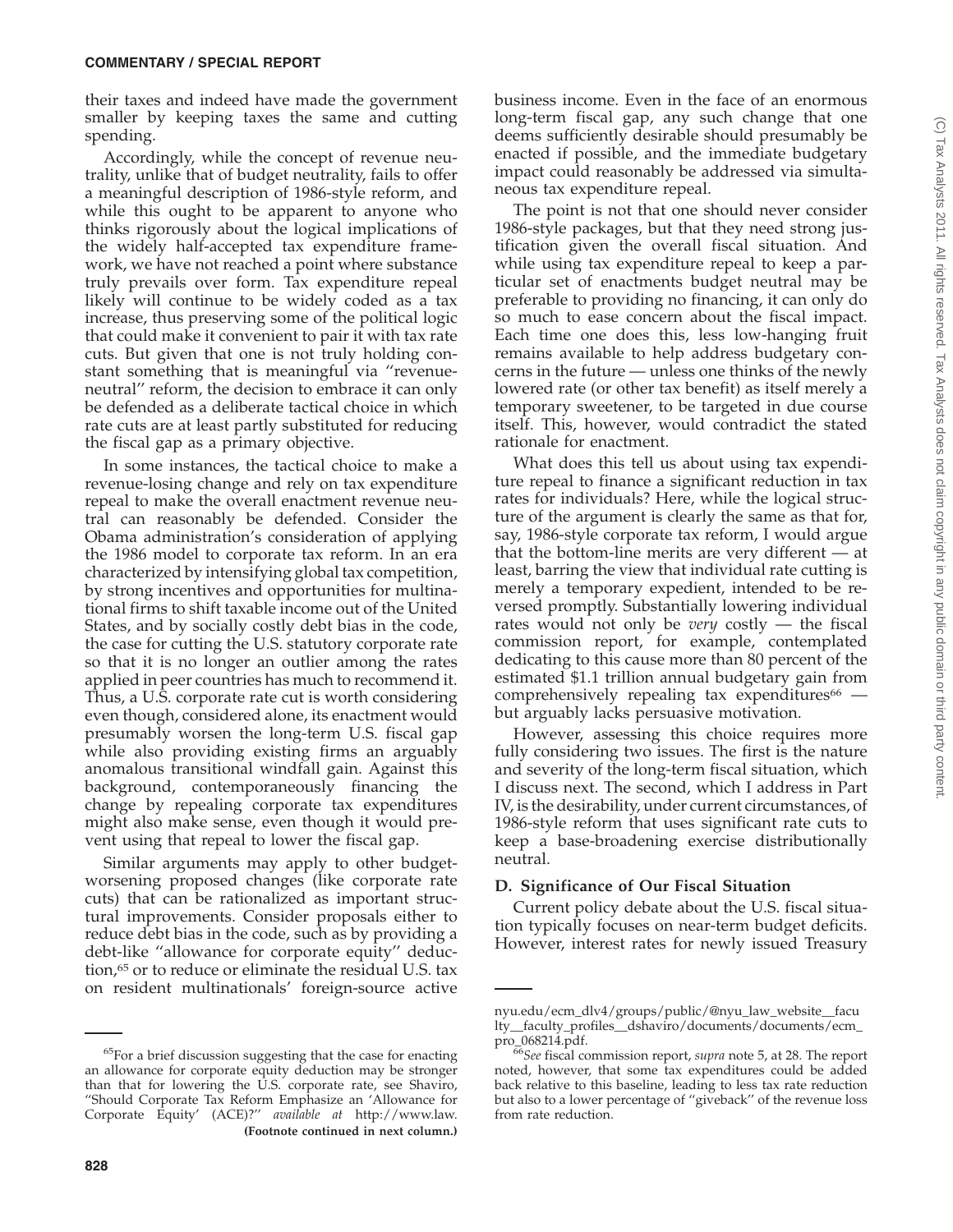debt remain extremely low, showing that the U.S. government can still readily borrow. Moreover, a few years of large deficits that merely reflected continuing aftershocks from the 2008 financial crisis would clearly be affordable. The continuing economic slowdown will at some point presumably end.

The real source of anxiety regarding the U.S. fiscal situation concerns the long-term picture, which shows our budget policy to be on an unsustainable course. The biggest contributor to this problem is the projected growth of the healthcare sector, which affects the budget through such channels as Medicare, Medicaid, and the cost of the employer-provided health insurance exclusion.<sup>67</sup> But other questions about future budget policy, such as whether we will extend the Bush tax cuts and curtail the projected rapid growth of the AMT, can also have major effects on the projections.

The long-term fiscal sustainability problem manifests itself most visibly in the form of a projected exploding ratio between U.S. public debt and GDP. This ratio has only once reached 100 percent: briefly at the end of World War II when it was clear that we were in a position to change course with the end of combat operations. Today, under a Congressional Budget Office long-term projection based on a realistic interpretation of current policy, the ratio will again reach 100 percent by 2023, but this time without any comparable slowdown. The projection shows the ratio reaching 200 percent by 2038 and then continuing to grow exponentially — for example, to 700 percent by the 2070s.<sup>68</sup> The projection gets worse still — with a 700 percent debt-to-GDP ratio emerging by the early 2040s — if one assumes, quite plausibly, that the interest rate for U.S. government borrowing will start rising at some point as the ratio grows.69

A rising debt-to-GDP ratio can affect both our actual and expected ability to avoid government insolvency. Moreover, with a rising debt overhang, the obligation to pay interest not only grows ever more burdensome but itself becomes a key source of instability. Suppose the interest rate on federal debt rises because debtors are beginning to worry about our long-term creditworthiness. Enough of our public debt is short term<sup>70</sup> that the increased borrowing cost on rolling over existing instruments may itself ''lead investors to raise their estimate of the likelihood of a future default,'' requiring the interest rate to rise again (and then again). This can lead to ''an upward spiral of interest rates and eventually a sudden stop in all international lending to the United States.''71

The timing of such a credit market event is inherently unpredictable, since it may depend on chance events and future market actors' expectations. However, a crisis can occur long before one's debt-to-GDP ratio has risen off the charts. Some countries have experienced fiscal crises when the ratio still remained as low as 40 percent.72 But when and if a U.S. fiscal crisis comes to pass, the consequences are potentially gruesome. In a pessimistic but not implausible scenario, we may suddenly find that ''no one is willing to lend to the U.S. government at any interest rate. Essentially, the Treasury holds a debt auction and no one shows up.''73

What would be the next step? While it is hard to know, in one possible scenario the Federal Reserve Bank would be instructed to print money and use it to buy the bonds, thus literally giving the government continued money to spend but via Weimar Germany-style finance. This in turn might lead to hyperinflation, worldwide rejection of the dollar as an acceptable international currency (much less the world's reserve currency), and massive waves of financial failure by firms and individuals holding U.S. debt that had now lost substantial value. What is more, the U.S. government would be unable to provide fiscal backup as it did in 2008, because this time it in effect would be the party wearing the Lehman Brothers dunce cap (albeit without facing actual bankruptcy proceedings). The resulting shock to the entire world economy would likely feed back to increase the domestic economic carnage while also potentially undermining global (and perhaps even U.S.) political stability. In sum, a U.S. government credit event could make the 2008 financial crisis look like a Sunday school picnic.

Alarming as all this may sound, it is merely a hypothetical scenario. The real question is how

<sup>67</sup>*See* Alan J. Auerbach and William G. Gale, ''Déjà Vu All Over Again: On the Dismal Prospects for the Federal Budget,'' 63 *Nat'l Tax J*. 543, 554 (2010). In response to claims by some that ''the long-term fiscal gap is not a general fiscal problem, but a medical spending problem,'' Auerbach and Gale respond that ''the fact that healthcare growth is important in an accounting sense does not imply that attempts at closing the fiscal gap should focus solely or even primarily on reducing health care spending growth. The issue is which spending reductions and/or tax increases, relative to the baseline projections, would have the least negative effects on the economy and society."  $Id$ .

have the least negative effects on the economy and society.'' *Id.* 68Burman et al., ''Catastrophic Budget Failure,'' 63 *Nat'l Tax J*. 561, 564-565 (2010). This projection arises under the CBO's "alternative baseline," which assumes permanent extension of the Bush tax cuts, curtailed AMT growth, and a continued rapid rise in healthcare expenditures levels. *Id.* <sup>69</sup>*Id.*

<sup>70</sup>*Id.* at 572. <sup>71</sup>*Id.* at 574. <sup>72</sup>*Id.* at 571. <sup>73</sup>*Id.* at 574.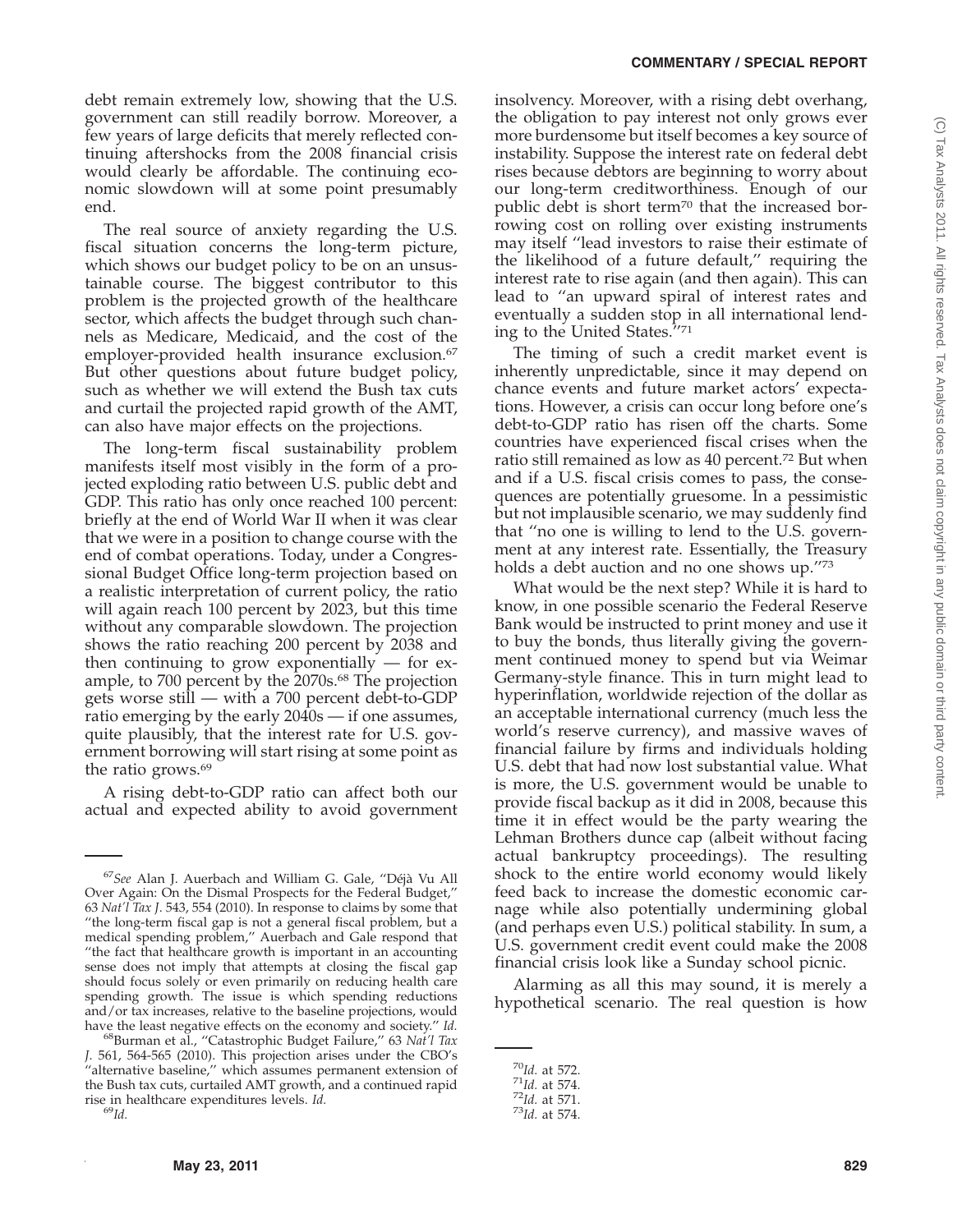concerned we should be that it will actually happen. In assessing this question, an important starting point is to note that the entire rising debt-to-GDP scenario relies on what I call a ''statement about statements.''74 That is, it involves computing expected future cash flows under a particular interpretation of current policy as applied to a set of economic and demographic assumptions.

Suppose that current policy is easy to change, with Congress simply not having gotten around to it yet. That we are seemingly headed off a fiscal cliff might then be of no greater concern than the likelihood that, if you use a GPS to drive from New Orleans to Miami, the system will for a while direct you due east, seemingly toward a rendezvous with the Atlantic Ocean hundreds of miles north of your destination. In that case, however, you know that the GPS has reasons for using an indirect route compared with how the crow flies. Moreover, you can be confident that in due course its soothing if robotic voice will indeed tell you to turn south. In the fiscal setting, by contrast, neither of the analogous certainties holds. There may be no good reason for diverging from a pre-announced sustainable budget path, and the wheel might be stuck when the need to turn it can no longer reasonably be delayed.

In this sense, it would be a mistake to call the long-term fiscal problem fundamentally technological and demographic, even if those factors are the main drivers of unsustainable health expenditure growth. The problem and its causes are well known, and even now there is still plenty of time to adjust. The question is simply whether the U.S. political system will be able to respond rationally, without a fiscal shock. I personally am skeptical on political economy grounds relating to the pervasiveness of chicken games between political antagonists, the apparent disappearance of 1980s-style centrist bargaining,75 and the likely political difficulty of cutting healthcare expenditure growth (regardless of whether it should be cut). Only time will tell if this pessimism is justified. In any event, the likelihood of a federal government credit event depends on

how the political system functions over the next decade or more, not simply on the budgetary projections themselves.76

The degree of concern we should have about using up low-hanging fruit through 1986-style tax reform very much depends on the political economy question. Not only do we still have time to address long-term U.S. fiscal problems, but there are many different ways of doing so. For example, the House Republicans' 2012 budget proposal, by substantially reducing Medicare and Medicaid spending growth, could indeed significantly lower the long-term fiscal gap if future Congresses kept to the same course. Moreover, even insofar as one accepts that substantially increased revenues are needed, they need not come out of the income tax. For example, a great deal of revenue could be raised by enacting a VAT, a carbon tax, or a financial transactions tax.77

If the U.S. political system can and will respond appropriately in due course, there may be no particular reason to worry about forgoing the opportunity to use tax expenditure repeal to improve our budgetary situation. By contrast, under a more pessimistic view, it may be vital to avoid large-scale fiscal reform efforts that fail to address the risk of a long-term crisis and to avoid wasting opportunities (such as from tax expenditure repeal) for major budgetary improvement.

# **IV. Distributional Neutrality and Tax Reform**

The second major component of 1986-style tax reform is distributional neutrality. To see how distributional thinking in relation to tax reform has changed since 1986, it is useful to start by comparing two moments that were seemingly parallel but turned out not to be. In the first, Sen. Packwood, the chair of the Senate Finance Committee in 1986, let it be known that he was radically changing course, in the middle of a committee process that seemed to have gone badly awry, by offering a plan that might

<sup>74</sup>Shaviro, *Taxes, Spending, and the U.S. Government's March*

<sup>&</sup>lt;sup>75</sup>During the Reagan administration, the important bipartisan tax and budget deals that were enacted included a deficitreducing tax increase in 1982, a Social Security fix with benefit cuts and tax increases in 1983, a deficit-reducing tax increase in 1984, the Gramm-Rudman Hollings Balanced Budget Act in 1985, comprehensive tax reform in 1986, and the Medicare Catastrophic Coverage Act in 1988 (although the parties were forced by widespread public opposition to repeal this act the following year).

<sup>76</sup>Yet another source of uncertainty relates to financial markets. A sudden and disastrous credit market event regarding U.S. government bonds, in lieu of gradual adjustment such as slowing rising interest rates as the debt-to-GDP ratio grows uncomfortably high, would strongly suggest ex post that the pre-crash bond market had been experiencing a bubble. *See* Burman et al., *supra* note 68, at 567-570. As of today, however, one could plausibly view still-low interest rates on long-term U.S. bonds as reflecting either herd behavior and myopia or a prescient judgment that Congress will eventually fix the prob-

lem.77A typical financial transactions tax such as a ''Tobin tax'' would be levied on securities trades and perhaps also on the use of derivatives to replicate those trades. *See, e.g.*, Thornton Matheson, ''Taxing Financial Transactions: Issues and Evidence,'' IMF Working Paper 11/54 (Mar. 2011).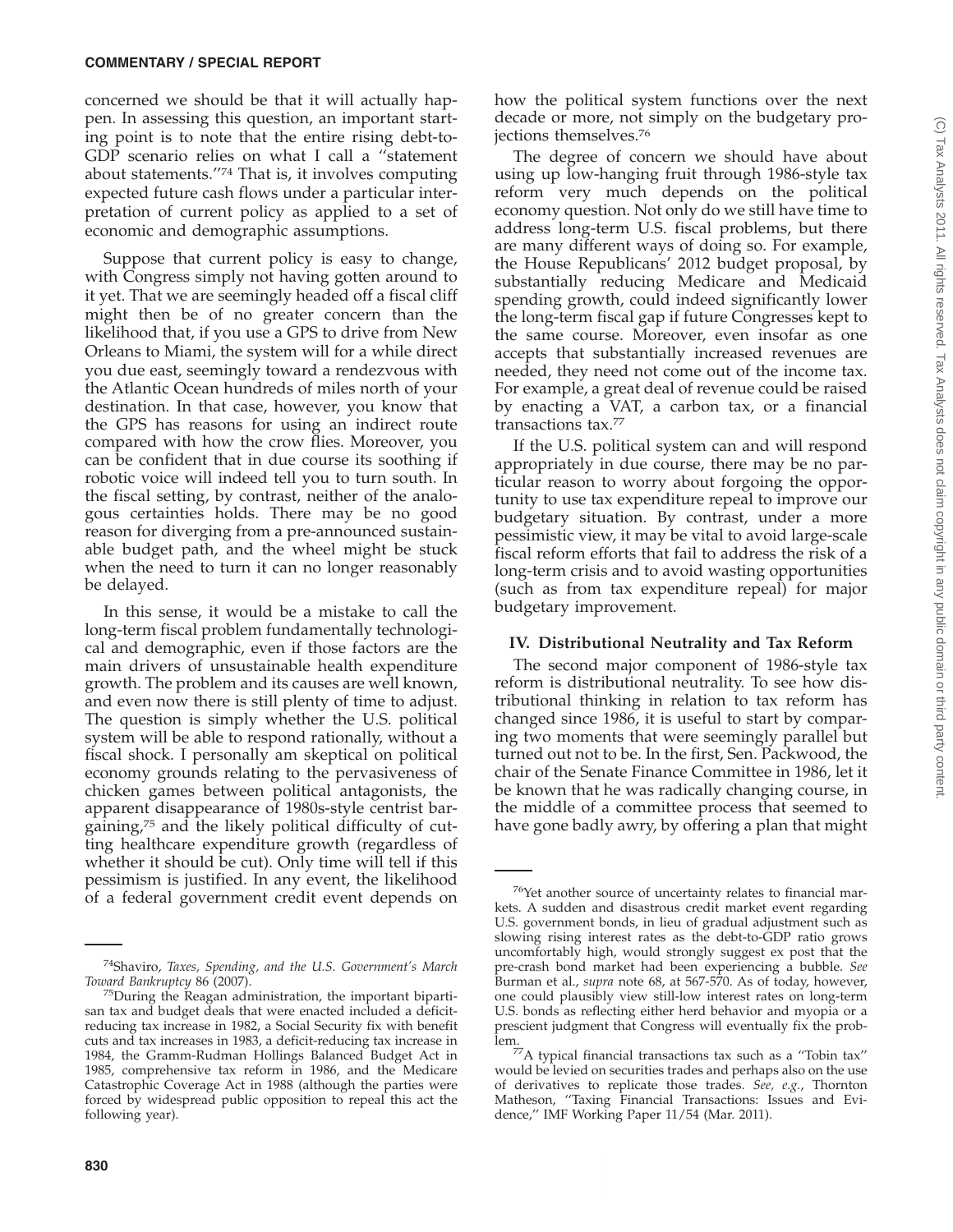permit lowering the top individual rate to as little as 25 percent.<sup>78</sup> This attracted excited attention because it promised so dramatically to reduce the distortions and tax-planning incentives created by the existing income tax. Several leading Democrats, as well as Republicans, on the Finance Committee expressed immediate sympathy and offered strong if conditional support.

Fast-forward to late 2010 when the fiscal commission report outlined an approach whereby tax expenditure repeal could fund lowering the top individual rate to as little as 23 percent, or at the most 29 percent, while still being better than budget neutral (and more progressive than current policy).79 This failed to generate anything approaching similar excitement on the center through the left of the political spectrum, although tax rate cutting remains politically popular on the right.<sup>80</sup> While there were obviously many other important differences between the two occasions, sharply reducing the top individual rate simply lacked the broad resonance in 2010 that it had in 1986. This in turn reflected that a lot had changed economically, politically, and intellectually between 1986 and 2010. Before discussing these changes, however, a brief background discussion of tax rate design issues may be useful.

## **A. Marginal Tax Rate Considerations**

The choice of a top marginal tax rate depends on two distinct considerations. The first is how high rates are generally, while the second is how graduated they are as income rises. In neither dimension are lower rates necessarily better, however, even assuming sufficient tax revenues are generated to pay for public goods. Rather, assessing how high rates should be, either in general or at the top, requires trading efficiency considerations (which generally call for lower and flatter rates) and distributional considerations.

Suppose initially that all the government did with tax revenues was pay for public goods such as national defense. If efficiency were the only issue, the optimal marginal tax rate at all income levels would be zero despite the need for revenue. Rather than discouraging productive economic activity with even a low flat rate tax, the government's best course would be to levy a lump sum tax (that is, one that is entirely invariant to taxpayer decisions), such as a uniform head tax.<sup>81</sup>

As soon as one concedes that this is distributionally undesirable, one has abandoned any claim that tax rates ought to be as low as possible on efficiency grounds and instead has entered the realm of considering trade-offs between efficiency and distributional concerns. Even flat tax proponents who are intellectually rigorous enough to rule out a zero bracket (like that in the Hall-Rabushka flat tax, which is therefore actually a graduated rather than a flat tax) have effectively conceded this basic point and thus are merely ''haggling over the price,'' as George Bernard Shaw might have put it.<sup>82</sup> Nonetheless, taking this first step along the road to advancing distributional goals at the expense of efficiency does not require that one keep going. Leaving aside the widespread confusion about how to classify tax expenditures, there is ample room for reasonable disagreement concerning whether the general tax rate structure, in a sustainable long-term budget scenario, should be pitched relatively low or relatively high.

Part of the dispute is about efficiency. As between policy analysts, those who are more conservative tend not only to reach higher estimates of the efficiency costs of taxation but also to see market failure as less pervasive, or the government's capacity to address it effectively as more limited, than do those who are more liberal. Thus, consider healthcare, the main long-term driver of dire budget scenarios beyond the current recession. The extent to which the government ought to fund private healthcare expenditure, whether through a singlepayer plan or the current hodgepodge of Medicare, Medicaid, and the employer-provided health insurance exclusion (among other elements), depends in part on whether one views the private healthcare market as at least potentially well-functioning. It also depends on how effectively one believes the government can address market failures.

<sup>78</sup>*See* Birnbaum and Murray, *supra* note 4, ch. 9 (''The Two-Pitcher Lunch''). The 25 percent plan, drawn up by JCT staffers at Packwood's direction, was supposed to be revenue neutral but not distribution neutral. *Id.* at 212.

<sup>&</sup>lt;sup>79</sup>See fiscal commission report, *supra* note 5, Figure 8, at 32 (suggesting that the commission's proposals as a whole, with a 28 percent top individual rate, would reduce the after-tax incomes of people in the top 0.1 percent of the income distribu-

tion most of all, and those in the top 1 percent second most).<br><sup>80</sup>The House Republicans' 2012 budget proposal, for example, would reduce both the top individual rate and the top corporate rate to 25 percent. While it would accompany the rate cuts with tax expenditure repeal, there is no suggestion that this part of the package (much less its overall proposal) be tested for distributional neutrality. *See* House Republicans' 2012 budget proposal, *supra* note 9.

<sup>&</sup>lt;sup>81</sup>At least one recent commentator has advocated such a tax. *See* Jeffrey A. Schoenblum, ''Tax Fairness or Unfairness? A Consideration of the Philosophical Bases for Unequal Taxation of Individuals," 12 Am. J. Tax Pol'y 221, 258-271 (1995).

<sup>&</sup>lt;sup>82</sup>Indeed, this point even holds for the House Republicans' 2012 budget proposal, which emphasizes growth while generally not mentioning distributional concerns but nonetheless favors retaining at least modest rate graduation in the income tax.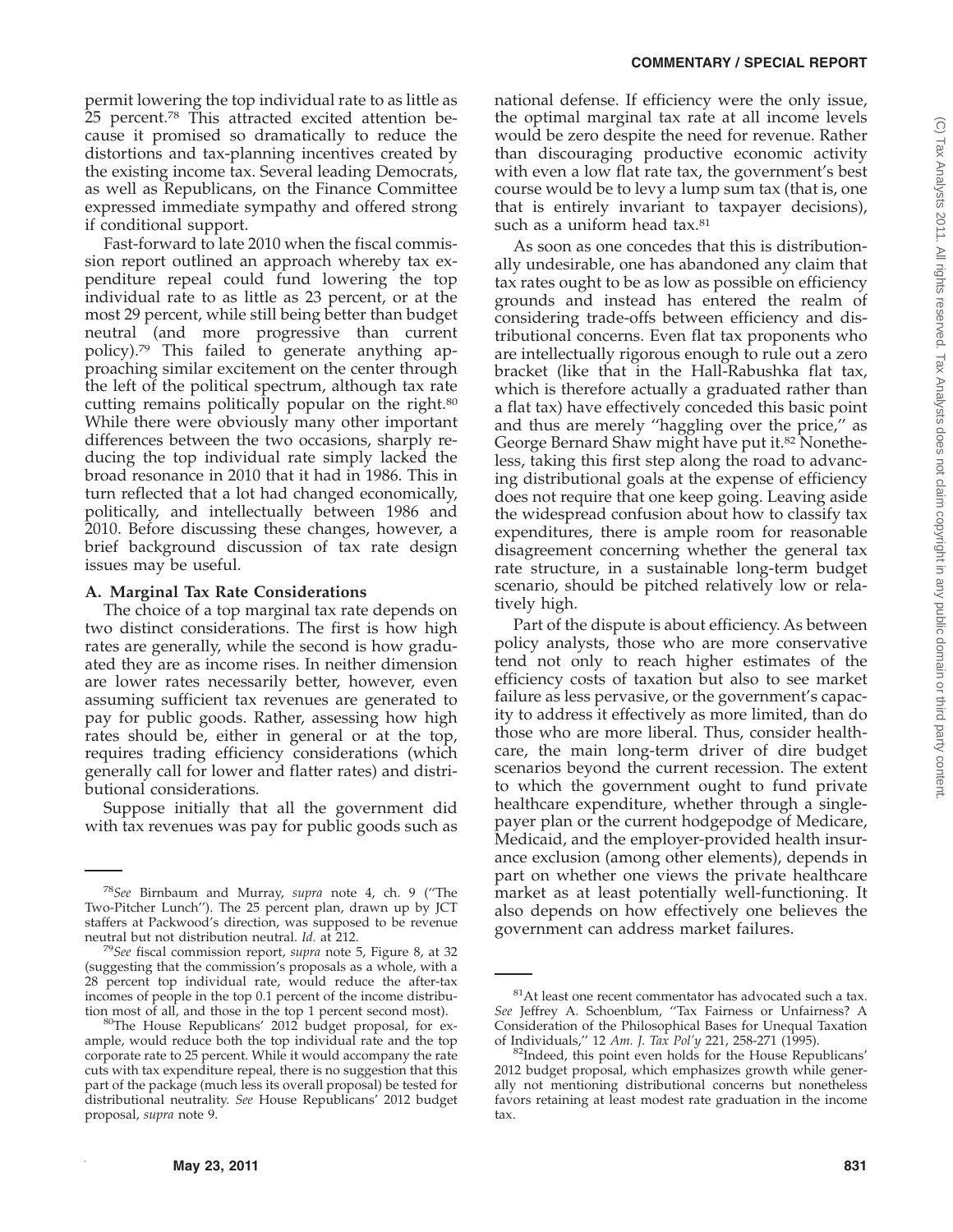However, the choice between higher and lower government spending levels — determining how much revenue is needed over the long run — also partly turns on distributional considerations. Suppose one has a flat rate income tax that funds uniform benefits, whether cash grants or government goods and services that have the same value to everyone. The overall effect is redistributive because higher-income individuals pay more tax to fund uniform benefits. Thus, say that Ann earns \$20, Bob earns \$30, Camilla earns \$50, and the government taxes all three at a flat 30 percent rate (raising \$30 of revenue) to fund a uniform cash grant (or alternatively to fund uniform benefits worth exactly the amount spent). Ann pays \$6 of tax, Bob pays \$9, and Camilla pays \$15, but each gets \$10 back, resulting in progressive redistribution — at an efficiency cost because the tax affects work incentives.83 Conservative and liberal policy analysts may reasonably disagree about how to evaluate this trade-off between redistribution and inefficiency, with implications for how high tax rates generally should be.

While higher government spending (as long as the benefits skew lower on the income distribution than the financing) is one way to make the fiscal system more progressive, the better known and perhaps more obvious way to do so is by causing marginal tax rates to be (more) progressively graduated. This too will likely have efficiency costs. For example, it can induce wasteful tax planning to exploit rate differences between taxpayers, such as income shifting between the members of a family group or the emergence of clientele effects regarding the ownership of tax-favored assets.84 But increasing tax rate graduation, by reducing rates at low-income levels, while raising them at highincome levels tends to have net efficiency costs, even without interactions between taxpayers in different brackets. For one thing, deadweight loss from behavioral responses to taxation tends to rise faster than the tax rate.<sup>85</sup> Consequently, efficiency losses at the high end should exceed efficiency gains at the low end when one thus tweaks the rate structure. For another, high-income individuals typically have greater liquidity and tax planning flexibility, as well as access to better advice, than those at low-income levels, potentially making the former more tax responsive. So the question of how to value both the efficiency costs on one side of the ledger and the progressive distributional effects on the other side naturally leads to disagreement between conservative and liberal policy analysts here as well.

One last factor that weighs against rate graduation, whether one is on the liberal or conservative side of the spectrum, is worth briefly mentioning. Suppose one could increase the marginal tax rate at either a lower point or a higher one in the income distribution — for example, by creating a new higher bracket that applies as one's taxable income increases either (a) from \$40,000 to \$50,000 or (b) from \$400,000 to \$500,000. The former tax rate increase would affect the tax liability of *everyone* who earns at least \$40,000. After all, even if your overall income is far higher, you will pay more in toto if the portion of your income that falls in that bracket is now taxed at a higher rate. For people earning considerably more than \$50,000, however, this tax increase has no effect on marginal incentives to generate taxable income, which depend purely on the rates applying in the brackets in which they might realistically end up. By contrast, a tax bracket in the \$400,000 to \$500,000 range is likely to affect incentives at the margin for a significantly higher percentage of the people to whom it potentially applies. As a result of this difference, the lower-bracket rate increase has a huge efficiency advantage over the higher-bracket rate increase. For a large percentage of the taxpayers to whom it applies, it imposes an effectively infra-marginal or quasi-lump sum  $tax -$  one they cannot escape through any realistic or potentially appealing change in their behavior.

The analytical importance of this consideration appears to have been largely (or even wholly) unappreciated until the economist James Mirrlees in a landmark article<sup>86</sup> founded what is now called the theory of optimal income taxation (OIT). Mirrlees examined how a utilitarian or other welfarist who believes that only individuals' subjective well-being (always counted positively) matters to the assessment of social outcomes would determine what rate structure would maximize aggregate social welfare (in the context of a highly stylized model) if using specified assumptions about the declining marginal

<sup>&</sup>lt;sup>83</sup>The efficiency cost is even greater if the goods or services that the government provides are worth less than \$30, as may happen if the only reason for using them in lieu of cash grants is to ease enactment of the package.

 $84$ Suppose, for example, that there are three marginal tax rates (20, 30, and 40 percent) and that tax-exempt municipal bonds pay 70 percent of the pretax interest rate on otherwise identical bonds that are taxable. Taxpayers in the 40 percent bracket have a strong reason to hold municipal bonds, and those in the 20 percent bracket have a strong reason to avoid them, requiring each to trade off maximizing expected after-tax re-<br>turns against optimal diversification.

<sup>&</sup>lt;sup>85</sup>See, e.g., Jonathan Gruber, Public Finance and Public Policy 600 (3d ed. 2010).

<sup>86</sup>James A. Mirrlees, ''An Exploration in the Theory of Optimum Income Taxation,'' 38 *Rev. Econ. Stud*. 175 (1971).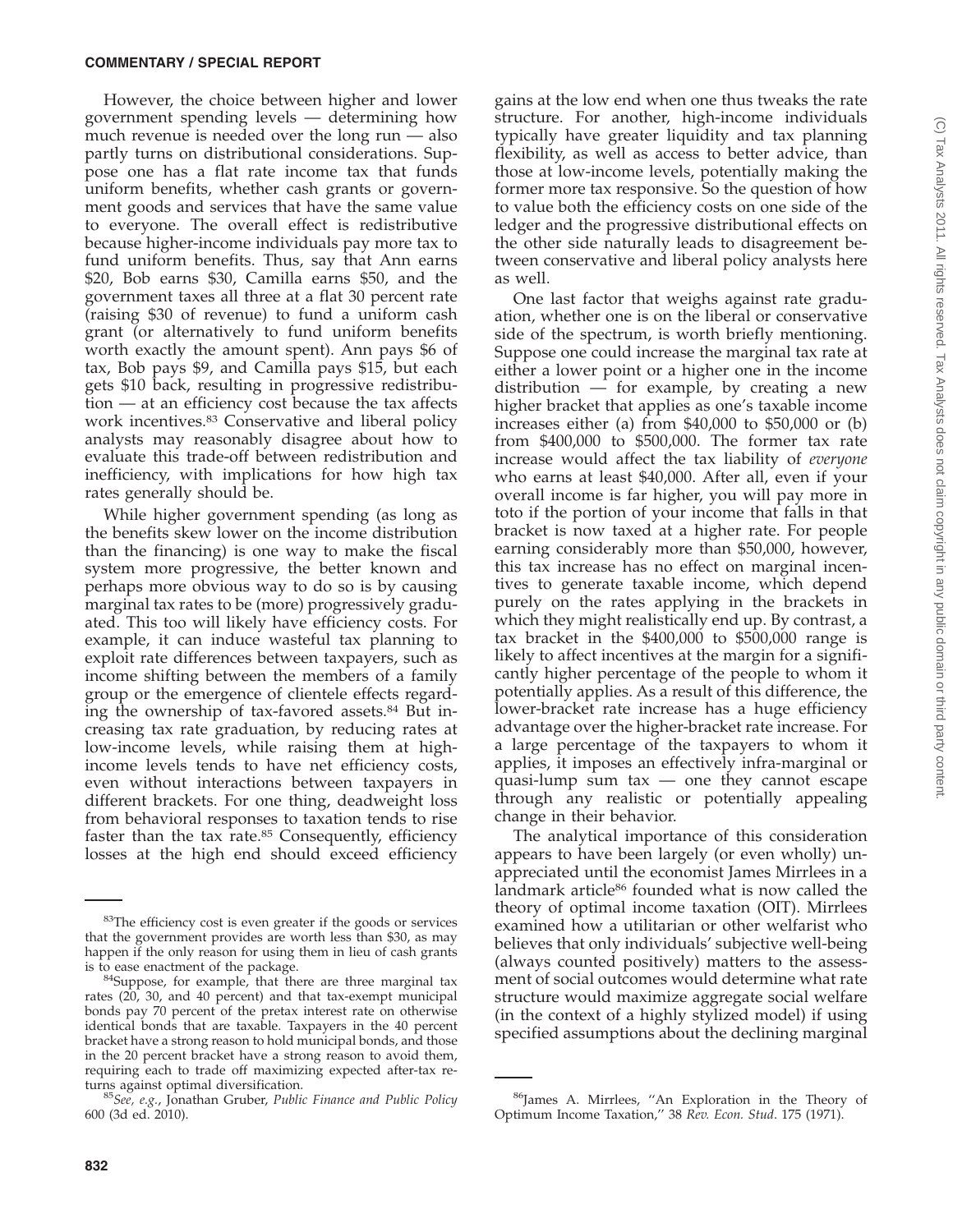utility of income and labor supply responses to taxation. The basic goal was to pursue progressive redistribution until the point where the efficiency losses outweighed the redistributive gains. As he set out, Mirrlees expected to find that his assumptions generally would support significant rate graduation, but instead he kept finding that relatively flat rates were optimal under a variety of specifications.<sup>87</sup> The key reason, offsetting the declining marginal utility assumption's tendency to support highly graduated rates, was that the marginal tax rates applying at lower income ranges raised revenue from higherincome taxpayers without affecting their marginal incentives.<sup>88</sup>

Subsequent OIT literature has even found that the very top rate, if one could hand-tailor it to the single highest-income taxpayer in the entire society, would actually be zero under theoretically reasonable (albeit impractical) assumptions. Joel Slemrod explains the underlying intuition as follows:

First consider an income tax schedule in which the marginal rate applicable to the highest observed income is positive. Now consider a second tax schedule which is identical to the first except that it allows the highest-earning household to pay no taxes on any excess of income over what it would have earned under the first tax schedule. When faced with the second tax schedule this household is certainly better off, works more hours, and pays no less tax than under the first schedule. All other households are at least as well off. . . . In other words, raising the marginal tax at the top above zero distorts the labor supply decision of the highest earner but raises no revenue.89

One should keep in mind that the importance of this hypothetical result is open to question. In plausible models, zero may be ''a poor approximation [of the optimal rate] even for the top 0.1 percent.''90 At the same time, however, ''economics has some difficulty in making a theoretical case for increasing marginal tax rates,''91 by reason of the point that tax rates further down the distribution are effectively inframarginal for a higher percentage of the taxpayers who are subject to them.

The discussion in this section has concerned the trade-off between efficiency and distributional concerns that may underlie determining how high the top marginal tax rate — reflecting both overall tax levels and rate graduation — ought to be. Yet, isn't this irrelevant to the merits of 1986-style tax reform in which lowering and flattening the rate structure is merely part of a larger, distribution-neutral package? Arguably, the answer to this question depends in part on what one thinks about the current distribution of tax burdens. As discussed next, for many observers, it is likely that changed circumstances since 1986 greatly reduce the appeal of taking current distribution as a given, and they instead encourage renewed consideration of the Stanley Surrey-era tax reform idea of using base broadening to narrow the gap between preexisting statutory rates and actual effective rates.

# **B. Distributional Changes Since 1986**

To address how circumstances have changed, it is useful to start by briefly reviewing the key findings in important recent empirical work by Thomas Piketty and Emmanuel Saez regarding income inequality in the United States during the 20th century,92 periodically updated in recent years by Saez.<sup>93</sup> Piketty and Saez find that the top decile in the U.S. income distribution typically earned 40 to 50 percent of all households' income from the 1920s through World War II, varying from year to year and with the details of the measure used (an issue that I discuss further below). With World War II, however, the top decile's percentage of overall income experienced a huge negative shock, declining to below 35 percent and then remaining flat through the early 1970s, when it began to increase again. In other words, the United States from the 1940s through this time was substantially less unequal on the high end than it had previously been. This period of relative income equality lasted long enough that influential economic theories emerged depicting it as an inevitable byproduct of economic advancement.94

By the late 1970s this trend had reversed, and the top decile's income share had begun rising again. By the time TRA 1986 was being debated, the top

<sup>87</sup>*Id.* at 207; Shaviro, ''The Minimum Wage, the Earned Income Tax Credit, and Optimal Subsidy Policy,'' 64 *U. Chi. L. Rev*. 405, 467 (1997).

<sup>&</sup>lt;sup>88</sup>See Shaviro, "Welfare, Cash Grants, and Marginal Rates,"<br>59 SMU L. Rev. 835, 850 (2006).

<sup>&</sup>lt;sup>89</sup> Slemrod, "Optimal Taxation and Optimal Tax Systems," 4 *J. Econ. Persp.* 157, 164 (1990).

<sup>&</sup>lt;sup>90</sup>Ravi Kanbur and Matti Tuomala, *Relativity*, *Inequality*, and *Optimal Nonlinear Income Taxation* 11 (Feb. 2010).<sup>91</sup>Norman Ireland, "Optimal Income Tax in the Presence of

Status Effects,'' 81 *J. Pub. Econ*. 193, 194 (2001).

 $92$ Thomas Piketty and Emmanuel Saez, "Income Inequality in the United States, 1913-1998," 118 Q. J. Econ. 1 (2003).

<sup>&</sup>lt;sup>93</sup>See, e.g., Saez, "Striking It Richer: The Evolution of Top Incomes in the United States (Updated with 2008 Estimates)*.*'' <sup>94</sup>*See* Piketty and Saez, *supra* note 92, at 1, noting Simon

Kuznets's hypothesis that ''income inequality should follow an inverse-U shape along the development process, first rising with industrialization and then declining, as more and more workers join the high-productivity sector of the economy'' (citing Simon Kuznets, ''Economic Growth and Economic Inequality,'' 45 *Am. Econ. Rev*. 1 (1955)).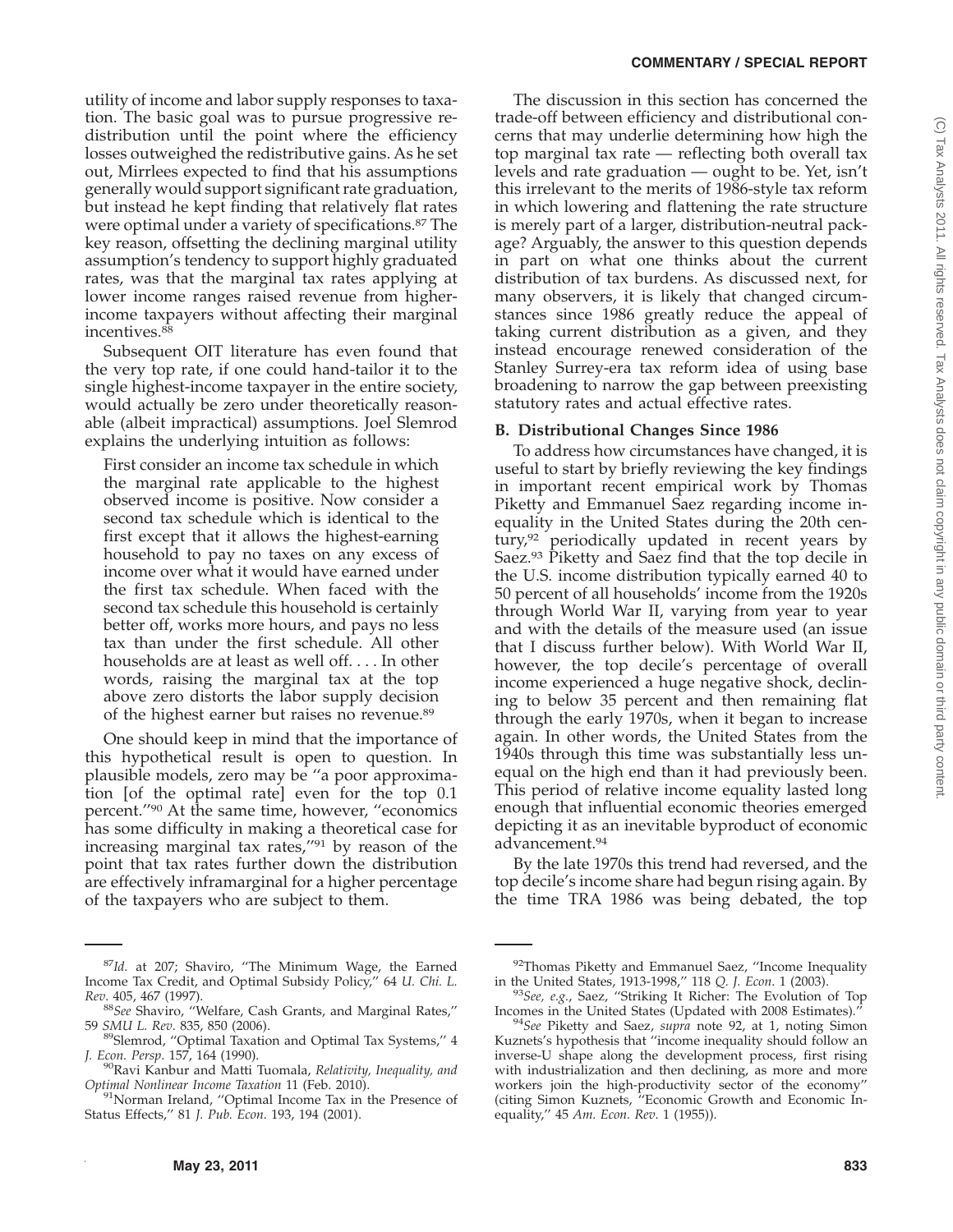| Table 1. Top Decile (and Above) Income Shares Without Capital Gains                                                                                                                                   |                                   |                                  |                                  |                                    |                                  |  |  |  |  |
|-------------------------------------------------------------------------------------------------------------------------------------------------------------------------------------------------------|-----------------------------------|----------------------------------|----------------------------------|------------------------------------|----------------------------------|--|--|--|--|
| Year                                                                                                                                                                                                  | Top $10\%$<br><b>Income Share</b> | Top $5\%$<br><b>Income Share</b> | Top $1\%$<br><b>Income Share</b> | Top $0.1\%$<br><b>Income Share</b> | Top 0.01%<br><b>Income Share</b> |  |  |  |  |
| 1986                                                                                                                                                                                                  | 34.57                             | 22.59                            | 9.13                             | 2.87                               | 1.0                              |  |  |  |  |
| 2008                                                                                                                                                                                                  | 45.6                              | 33.36                            | 17.67                            | 7.77                               | 3.34                             |  |  |  |  |
| Percent increase in<br>share since 1986                                                                                                                                                               | 31.9                              | 47.7                             | 93.5                             | 170.7                              | 234                              |  |  |  |  |
| Source: Facundo Alvaredo, Tony Atkinson, Thomas Piketty, and Emmanuel Saez, "The Top Incomes Database" (data for United<br>States), available at http://g-mond.parisschoolofeconomics.eu/topincomes/. |                                   |                                  |                                  |                                    |                                  |  |  |  |  |

| Table 2. Top Decile (and Above) Income Shares With Capital Gains                                                                                                                                      |                                   |                                  |                                  |                                    |                           |  |  |  |  |
|-------------------------------------------------------------------------------------------------------------------------------------------------------------------------------------------------------|-----------------------------------|----------------------------------|----------------------------------|------------------------------------|---------------------------|--|--|--|--|
| Year                                                                                                                                                                                                  | Top $10\%$<br><b>Income Share</b> | Top $5\%$<br><b>Income Share</b> | Top $1\%$<br><b>Income Share</b> | Top $0.1\%$<br><b>Income Share</b> | Top 0.01%<br>Income Share |  |  |  |  |
| 1986                                                                                                                                                                                                  | 40.63                             | 29.49                            | 15.92                            | 7.4                                | 3.34                      |  |  |  |  |
| 2008                                                                                                                                                                                                  | 48.23                             | 36.52                            | 20.95                            | 10.4                               | 5.03                      |  |  |  |  |
| Percent increase in<br>share since 1986                                                                                                                                                               | 18.7                              | 23.8                             | 31.6                             | 40.5                               | 50.6                      |  |  |  |  |
| Source: Facundo Alvaredo, Tony Atkinson, Thomas Piketty, and Emmanuel Saez, "The Top Incomes Database" (data for United<br>States), available at http://g-mond.parisschoolofeconomics.eu/topincomes/. |                                   |                                  |                                  |                                    |                           |  |  |  |  |

decile's income share was approaching 40 percent, but the trend had not yet attracted enormous attention, nor were there yet obvious grounds for concluding that we were in a fundamentally new period. In the years since 1986, however, the trend toward greater income concentration at the top has continued and even accentuated, and the top decile's income has returned to the approximately 50 percent level that had been unknown since the 1920s (before the Great Depression). Moreover, while the 2008 financial crisis has had a minor negative impact on those households' income share, Saez concludes from the most recent available data (2008) that ''the Great Recession is unlikely to have a very large impact on top income shares and will certainly not undo much of the dramatic increase in top income shares that has taken place since the 1970s.''95

Although the modern trend toward greater highend income inequality had already begun to manifest itself during the period when TRA 1986 was being debated, it has gone considerably further since then. Moreover, the changes since 1986 appear even more striking when one looks at how income shares at the top have increased for narrower slices than the entire top decile. Table 1, derived from Saez's most recent online updating of available data, provides a snapshot comparison.

Since Table 1 excludes capital gains (although not other income from capital, such as interest and dividends), it largely reflects changes in wage and salary income. While this is informative in itself, the particular rationale for excluding capital gains is the classic bunching problem in income measurement.

Suppose I hold an asset for 20 years and then sell it for a \$1 million capital gain. If this is unusual for me (that is, I don't have many other such assets that I also regularly sell), including the capital gain in the year of sale would give a distorted picture of my actual long-term situation.<sup>96</sup> The preferred answer might be to include unrealized appreciation in the annual income measure while ignoring capital gains realizations as such. The data for that approach are unavailable, however. Table 2 therefore offers the same comparison of 1986 to 2008 as does Table 1, but this time with capital gains being included.

One should keep in mind that in one key respect, including capital gains may not go far enough to capture true accrued economic income at the high end. Consider founders of hugely profitable companies who are made rich by the stock appreciation but can live well by borrowing against the stock value and thus have no need to either pay themselves high salaries or sell their stock before death. Table 2, no less than Table 1, may miss their contribution to the rising high-end concentration of economic income.97

Despite these concerns, Table 2, considered in light of Table 1, supports two main conclusions. First, the basic story of dramatically increasing

<sup>95</sup>Saez, *supra* note 93, at 2.

<sup>&</sup>lt;sup>96</sup>Including salary income can pose a similar problem, even absent bunching of many years' accrual into a single year of realization, if my high earnings in a given year are a significant outlier relative to my usual circumstances. This, however, may be less common than the outlier problem with capital gains, apart from the general life-cycle issue of people typically having

annual earnings profiles that peak in late middle age.<br><sup>97</sup>Those individuals might also escape the income tax, both directly during their lives and via the step up in asset basis at death, unless it applies with sufficient rigor at the entity level.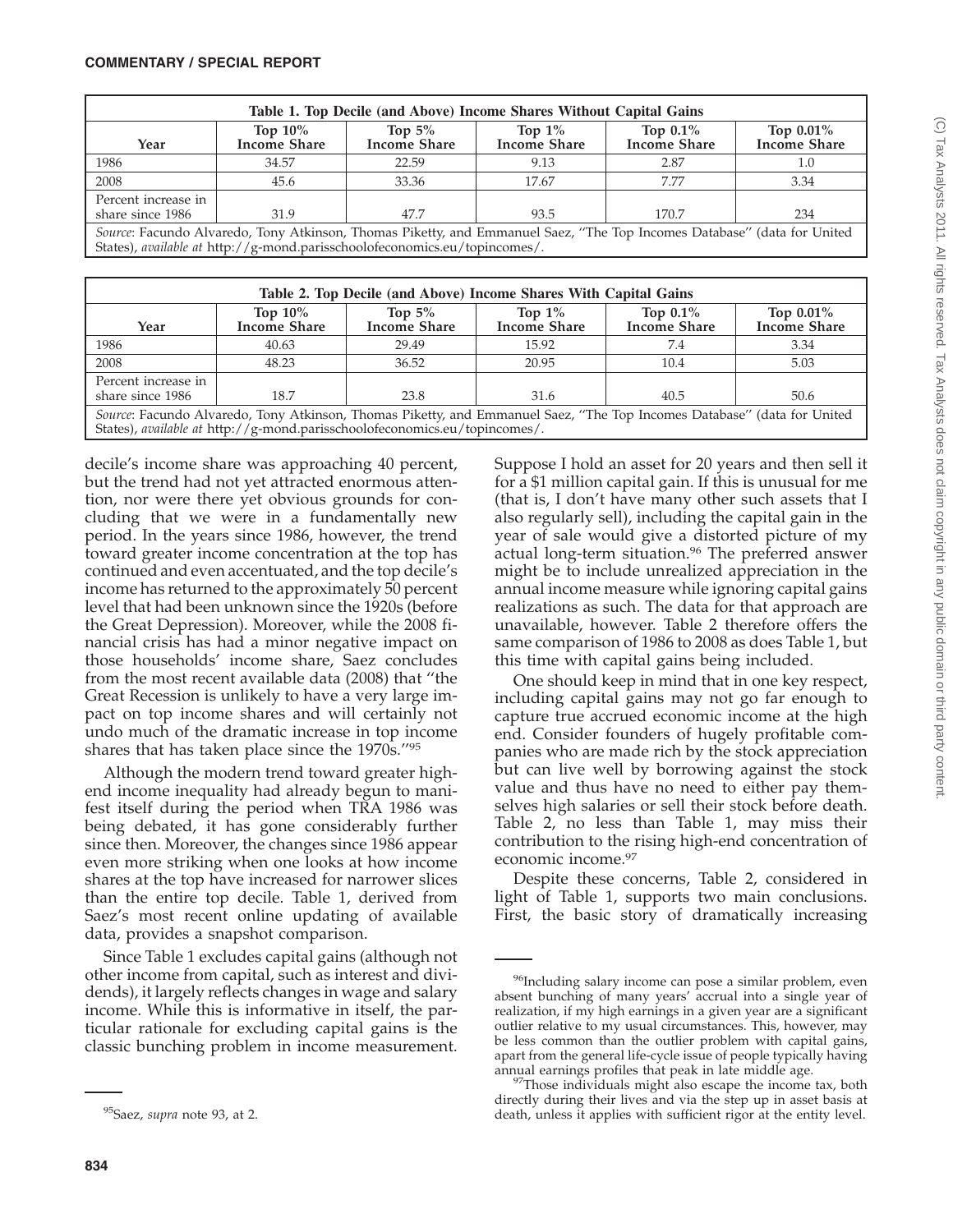income concentration at the top since 1986 remains clear, although with capital gains included it does not appear quite as extreme as in Table 1. Second, the trend's being less extreme under the expanded measure helps to illustrate (subject to the founders' point) the key role played by sharply rising wages and salaries at the top.

As Saez notes, ''the income composition pattern at the very top has changed considerably over the century [with] an explosion of top wages and salaries. . . . Top income earners today are not 'rentiers' deriving their incomes from past wealth but rather are 'working rich,' highly paid employees or new entrepreneurs who have not yet accumulated fortunes comparable to those accumulated during the Gilded Age.''98 As it happens, however, the ''dramatic increase in top wage incomes has not been mitigated by an increase in mobility at the top of the wage distribution.... [Instead], the probability of staying in the top 1 percent wage income group from one year to the next has remained remarkably stable since the 1970s.''99

Rising income concentration at the very top has already visibly changed the terms of public debate about distribution issues. This was tellingly illustrated by the political battles waged during most of 2010 over whether the expiring Bush tax cuts, which both parties agreed should generally be extended for low- and middle-income taxpayers, should also be extended for the top 2.5 percent of individual filers, that is, those earning \$250,000 or more (in the case of a joint return). President Obama argued that this group's tax rate should be permitted to rise from the expiring 33 and 35 percent levels to the pre-001 top rates of 36 and 39.6 percent. He often posed the issue as whether, in light of the long-term budget situation, we should extend ''tax cuts for millionaires and billionaires.''100

Many responded, however, that if the goal was to permit tax rates to increase solely for the rich, \$250,000 was too low. This in turn reflected that even within the top 2.5 percent, those at the very top have pulled far away from those who are closer to the proposed cutoff point. Accordingly, there was widespread discussion of having tax rates increase only for those earning more than \$1 million.101 No similar concern had been widely raised during the 1986 process, when the use of two top income groups to measure distributional neutrality — those earning from \$100,000 to \$200,000, and those earning

\$200,000 or more — had been widely accepted without any evident concern about the difference between those who were barely in the top group and those who were millionaires or the super-rich.<sup>102</sup>

The newly felt distance between those merely in the top 2 to 3 percent in the income distribution and those at the very top manifested itself especially notably in the widely reported controversy over a blog post by University of Chicago law professor Todd Henderson<sup>103</sup> — worth briefly reviewing here because it so naïvely yet straightforwardly captures broader attitudes. Henderson began his critique of the Obama administration's support for permitting the Bush tax cuts to expire for those earning more than \$250,000104 by positing that the president must view the Henderson family's ''lifestyle [as] capable of financing the vast expansion of government he is planning."<sup>105</sup>

Henderson then went on to explain that even a family such as his with two high earners (his wife is a doctor) simply ''can't afford'' a tax increase, as it is barely getting by. However, his definition of barely getting by includes owning a private home that generates \$15,000 in annual property taxes, sending three children to private school, saving and investing for retirement, and hiring both a housekeeper and a lawn service. Henderson predicted that if the top tax rate increases from 35 to 39.6 percent as urged by the Obama administration, he would find it necessary not only to fire the housekeeper and lawn service (and to ''cancel our cell phones and some cable channels, as well as take our daughter from her art class at the community art center''), but also perhaps even ''sell our house — into an already spiraling market of declining asset values — and our cars, assuming someone will buy them.'' Given

<sup>98</sup>Saez, *supra* note 93, at 4 (footnote omitted). <sup>99</sup>*Id.* at 4, n.4. <sup>100</sup>*See* David Kocieniewski, ''Definition of Rich Now a Tax Issue,'' *The New York Times*, Sept. 30, 2010, at B-1. <sup>101</sup>*See id.*

<sup>102</sup>*See, e.g.*, Treasury, ''Tax Reform for Fairness, Simplicity, and Economic Growth,'' vol. 1, Overview, at 47-49 (Dec. 1984) (distribution tables for Treasury I plan showing estimated

<sup>&</sup>lt;sup>103</sup>The Henderson blog post titled "We Are the Super-Rich," was deleted by its author after the controversy erupted but can still be found at http://delong.typepad.com/sdj/2010/09/<br>todd-henderson-we-are-the-super-rich.html.

<sup>&</sup>lt;sup>104</sup>Henderson begins by complaining: "The rhetoric in Washington about taxes is about millionaires and the super rich, but the relevant dividing line between millionaires and the middle class is pegged at family income of \$250,000 (I'm not a math professor, but last time I checked \$250,000 is less than \$1 million.).'' Henderson evidently did not think to check an English language dictionary, which would have informed him that, in common usage, a ''millionaire'' is one whose wealth, as

<sup>&</sup>lt;sup>105</sup>Henderson appears to be unaware of the underlying U.S. fiscal situation, as well as of the lack of any evidence (such as from contemporaneous budget proposals) that the Obama administration was contemplating significantly increasing the projected future path of U.S. government spending.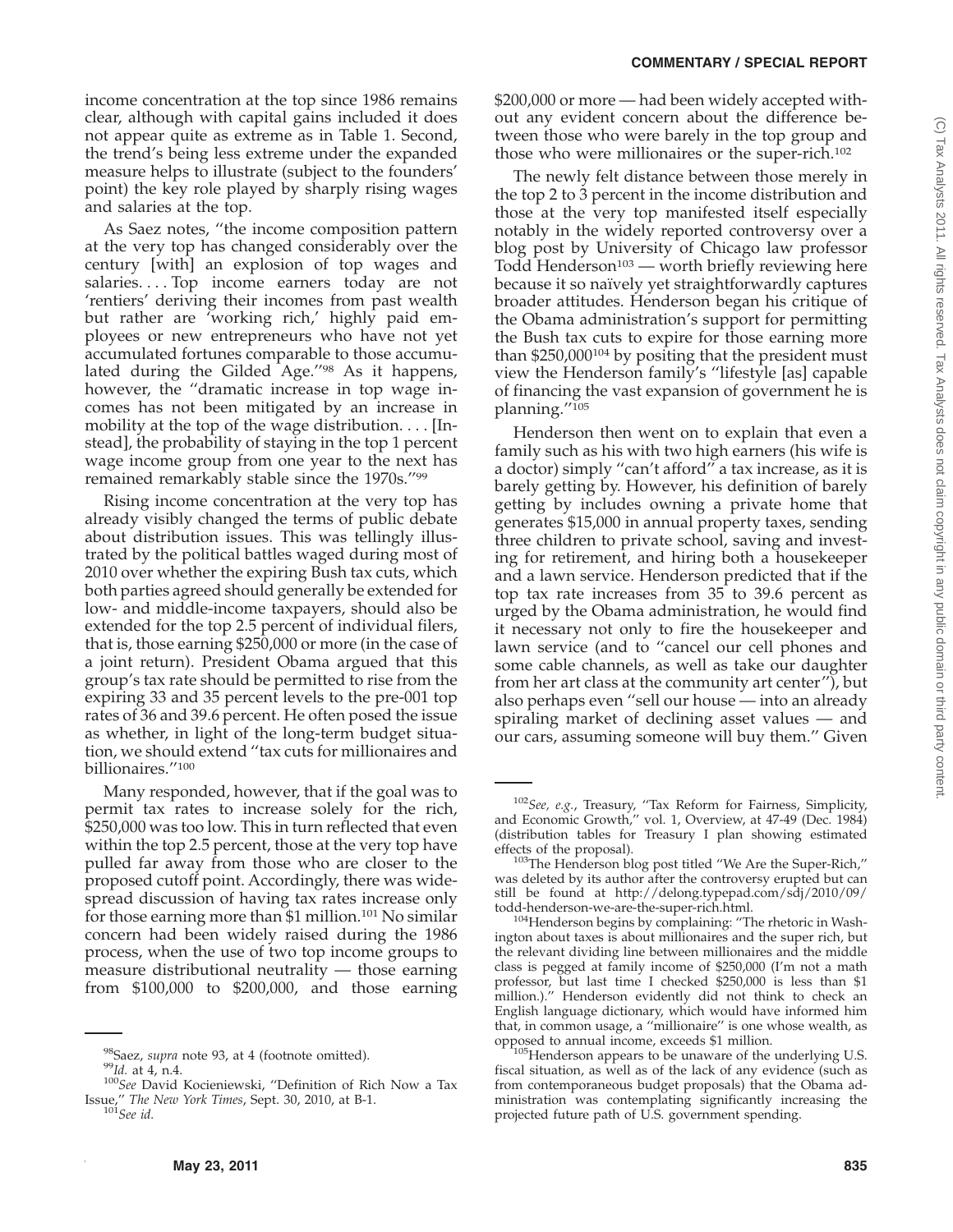those parlous circumstances, he urged that the president's plan to increase high-end taxes be confined to the true "super rich" — except that they ''don't pay taxes — they hide in the Cayman Islands or use fancy investment vehicles to shelter their income.''

To place this heart-rending story in perspective, in 2007 the median cash income for an adult who worked full time was \$41,425106 — perhaps around 10 percent of the Hendersons' joint total. Yet Henderson's sense of his relative position is one that many readers who are reasonably well-paid professionals may find entirely recognizable emotionally — as do  $I$  — even if they are less stunningly oblivious to the broader world than he is (or at least less indiscreetly oblivious). The changes in highend wealth distribution over the last 25 years, along with the fact that those near the top often are keenly aware of circumstances at the very top, have for some time made it extremely common for high earners in the Hendersons' range ''not [to] consider themselves rich because they compared themselves to the statistically small segment of the people who earned more than them, rather than the much larger segment who made less.''107

Consider a recent survey of more than 1,000 millionaires (defined as people with at least \$1 million in investable assets, excluding real estate and retirement accounts). Of the people surveyed — whose mean holdings of investable assets totaled \$3.5 million — 42 percent responded that they do not feel wealthy. An official at Fidelity Institutional Wealth Services explained: ''They compare themselves to their peer group . . . and they are also thinking about the long period they will have in retirement and want more assets'' to fund their preferred lifestyles. Wealth, for those individuals, apparently is defined as holding at least \$7.5 million in investable assets — again, excluding real estate and retirement accounts.108

Even if the changes in high-end distribution since 1986 made no substantive policy difference in choosing an appropriate top rate, they might affect what distributional neutrality means to people who care about it. Thus, in 2011, unlike 1986, a much more fine-grained analysis may be necessary in assessing whether an agreed-to distributional neutrality constraint is satisfied by a package that combines base broadening with rate cuts. It is therefore unsurprising that the fiscal commission report examined how an illustrative tax reform proposal would affect after-tax income by members of the following high-income groups: the 80th to 90th percentile, 90th to 95th, 95th to 99th, the top 1 percent, and the top 0.1 percent.109

Making this type of change in the analysis potentially complicates achieving the stipulated distributional neutrality. For tax preferences the usage of which is likely to grow more slowly than income at the high end (for example, the home mortgage interest deduction<sup>110</sup>), a trade-off between base broadening and rate reduction that achieves distributional neutrality at, say, the 98th percentile will presumably fail to do so at the 99.9th percentile. Thus, achieving it at the very top may require stringently addressing items that do not exhibit this pattern.

As the fiscal commission report shows, this is indeed potentially feasible. Its illustrative distributional analysis of proposed 1986-style tax changes found a greater negative percentage change in aftertax income for the top 0.1 percent of the income distribution than any other group. However, this reflected the proposal's including such stringent and potentially controversial changes as converting the deductions for home mortgage interest and charitable contributions into 12 percent tax credits and eliminating the lower rates for capital gains and dividends.111 The proposed dividend change, of course, is not necessarily true base broadening, given the entity-level tax on corporate income. And insofar as the tax rate increases for capital gains and dividends are being relied on to achieve distributional neutrality (or better) for the top 0.1 percent, the

<sup>106</sup>*See* Kenneth Scheve, ''Envy and Altruism in Hard Times''

<sup>(</sup>Aug. 2010), at 13. 107Kocieniewski, *supra* note 100 (attributing this observation to University of California, Berkeley, economics Prof. J. Bradford

DeLong). <sup>108</sup>*See* Reuters, ''Survey: 42 Percent of U.S. Millionaires Don't Feel Wealthy'' (Mar. 14, 2011), *available at* http://www. reuters.com/article/2011/03/14/us-fidelity-survey-idUSTRE7 2D3RK20110314.

<sup>109</sup>*See* fiscal commission report, *supra* note 5, at 32. A further change since 1986 is that people might care about distributional neutrality over a longer time frame. In 1986 the distributional estimates went only five years forward and relied on adverse transitional treatment of tax shelters that wealthy individuals had purchased before enactment to achieve the requisite distributional neutrality within that time frame. Looking further down the road, high-income taxpayers would presumably gain from continuing to have the lower rates but no longer facing this

<sup>&</sup>lt;sup>110</sup>Even if unlimited home mortgage interest deductions were allowed, their usage might be likely to grow more slowly than income at the high end. For example, a multimillionaire whose income in the top bracket doubled might in any event be unlikely to double her debt-financed homeownership, because at some point one may approach satiation at that margin. But doubling is more specifically impeded by the \$1.1 million ceiling on mortgage principal that generates deductible interest, and the provision that only one's first two homes can be qualified residences for purposes of the deduction. *See* section

<sup>163(</sup>h)(3) and (4). <sup>111</sup>*See* fiscal commission report, *supra* note 5, at 31-32.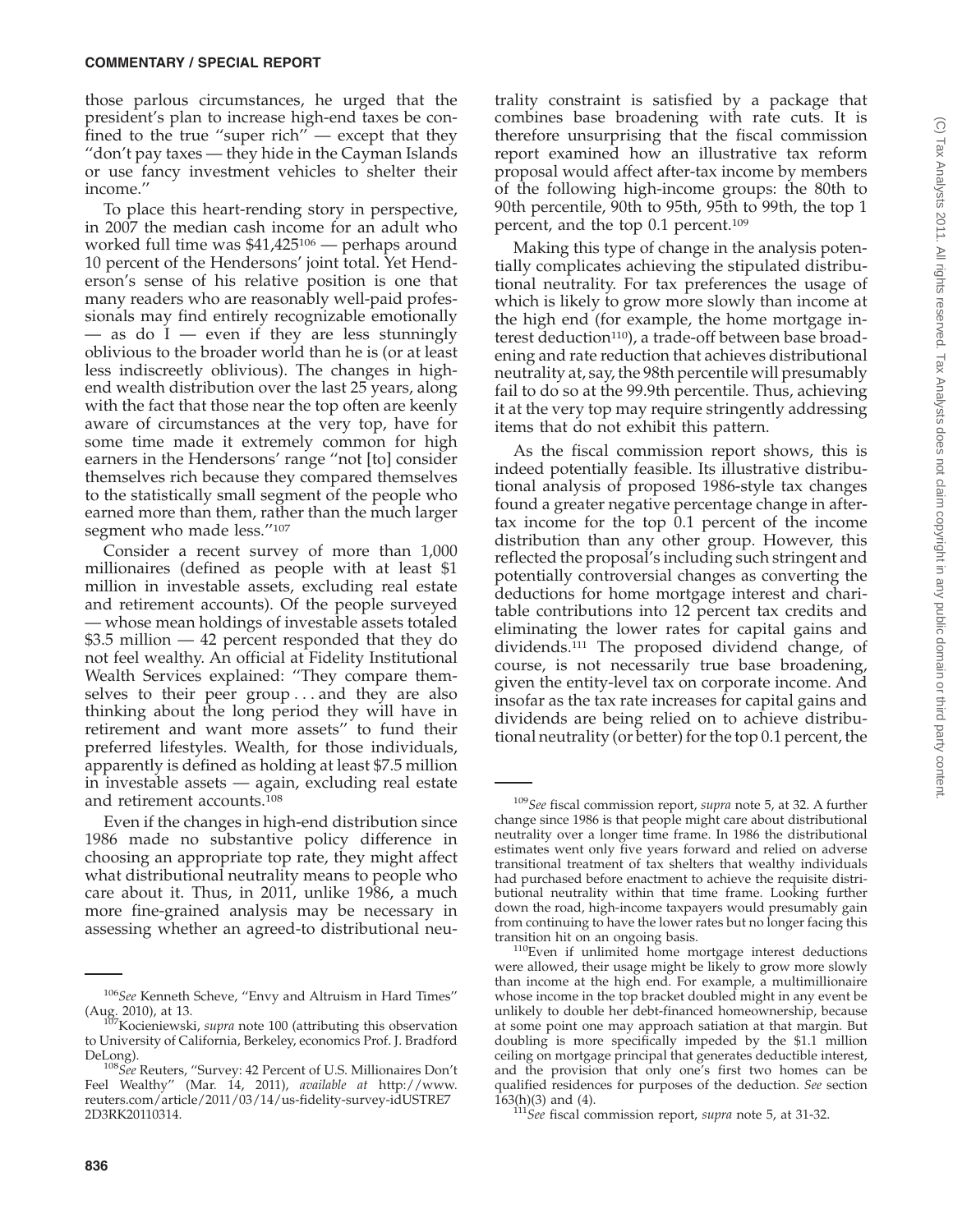impact may be uneven, with the ''working rich'' whom Saez identifies, such as highly compensated bankers, potentially being big winners.

Even if one can enact enough changes with comparatively great high-end impact to achieve the requisite distributional neutrality at the very top, developments since 1986 may affect whether that is enough, as compared with more definitively using base broadening to address rising high-end income concentration. I therefore next address how distributional thinking has changed since 1986, including changes by reason of the observed trends.

## **C. Changes in Thinking Since 1986**

Even if high-end distribution had not changed since 1986, the fact that the top federal income tax rate for individuals is now 35 percent (or 39.6 percent if the Bush tax cuts are finally allowed to expire) rather than 50 percent, as it was back then, might reduce enthusiasm for rate cuts. The economic distortion caused by the lower rate is presumably significantly less.

However, the OIT literature, with its explication of the rationale for flat or even declining rates at the very top (to address inefficiency that is not offset by increased redistribution) is better known today than it was in 1986, at least in legal tax policy circles. Although Mirrlees's landmark article appeared in 1971, I cannot recall ever hearing about it during the 1986 tax reform debate (which I followed closely as a JCT staffer), and indeed I know of no reference to it in the legal literature before the publication of a now-celebrated article by Joseph Bankman and Thomas Griffith in December 1987.112

The OIT critique of high rates at the very top would be even more on point if a new top bracket were proposed for income at, say, the \$1 million level. Compared with the top rate under current law, which (for 2011) starts at income of \$379,150, this one would be inframarginal a smaller proportion of the time. Nonetheless, under 2011 circumstances a powerful case can be made for a relatively high top rate. And even if this ideally would involve a relatively flat rate structure, set high enough to achieve progressivity through the use of redistributive tax-plus-spending packages, highend rate graduation is potentially a fallback if the preferred approach is politically unavailable.113

**1. The direct case for a highly progressive rate structure.** Saez, who in addition to studying rising income inequality has written extensively in the OIT literature,114 recently proposed a plan for comprehensive income tax reform that was explicitly grounded in optimal tax theory.115 Under his plan, the tax rate would rise to 45 percent for adults in the top 1 percent of the income distribution (earning \$280,000 or more) and then to 60 percent for those in the top 0.1 percent (earning \$1.325 million or more).<sup>116</sup> The proposal thereby departs significantly from the norm in OIT analysis.

In support of its consistency with OIT theory, Saez notes the theory's normative implications for tax rates if we assume that as income keeps rising, the social marginal utility of a dollar converges to zero.117 Once one literally reaches the zero point, extra dollars earned at the very top are (by definition) worth nothing socially. This causes the optimal tax rate at the top to be whatever would raise the most revenue. In effect, the type of reasoning that underlies the hypothetical case for a zero top rate gets turned in a very different direction. Rather than saying of the people at the very top, ''Why charge them anything further, if the people below won't gain anything?'' we say, ''Why not get the very most we can from them, since, even if they respond by earning and keeping less, this has no social welfare cost?'' These two statements are in fact entirely consistent logically,<sup>118</sup> even though they seem to push in different directions.

However, Saez's analysis raises the question of how one could ever reach the zero point for the social value of high-end income in a welfarist analysis or one in which individuals' subjective well-being (always counted positively) is all that matters to the assessment of social outcomes. One can almost get there by applying a highly egalitarian social welfare function in which further increasing well-being at the top verges on having zero weight. To get all the way to the zero point, however, one must assume

<sup>&</sup>lt;sup>112</sup>Joseph Bankman and Thomas Griffith, "Social Welfare and the Rate Structure: A New Look at Progressive Taxation,'' 75 *Calif. L. Rev*. 1905 (1987). <sup>113</sup>*See* Lawrence Zelenak and Kemper Moreland, ''Can the

Graduated Income Tax Survive Optimal Tax Analysis?'' 53 *Tax L. Rev*. 51 (1999) (explaining that, if ''demogrants'' or uniform cash benefits are ruled out, rate progressivity may be the best available means of advancing distributional goals).

<sup>114</sup>*See, e.g.*, Saez, ''Optimal Progressive Capital Income Taxes in the Infinite Horizon Model,'' National Bureau of Economic Research Working Paper 90546 (July 2002); Henrik Kleven et al., ''The Optimal Income Taxation of Couples,'' 77 *Econometrica* 537

<sup>(2009).&</sup>lt;br><sup>115</sup>Saez, "From Optimal Tax Theory to Practice: Comprehensive U.S. Income Tax Reform'' (Jan. 2010), *available at* http:// www.aeaweb.org/aea/conference/program/retrieve.php?pdf id=542.<br><sup>116</sup>*See id.*, Summary Table: Baseline Versus Proposal.<br><sup>117</sup>*See id.* at 15. <sup>118</sup>Under the Slemrod hypothetical, the zero rate at the very

top is, by definition, consistent with revenue maximization. One could thus theoretically modify the Saez plan to charge a zero marginal rate at the very top if one knew that the revenue cost of doing so was zero.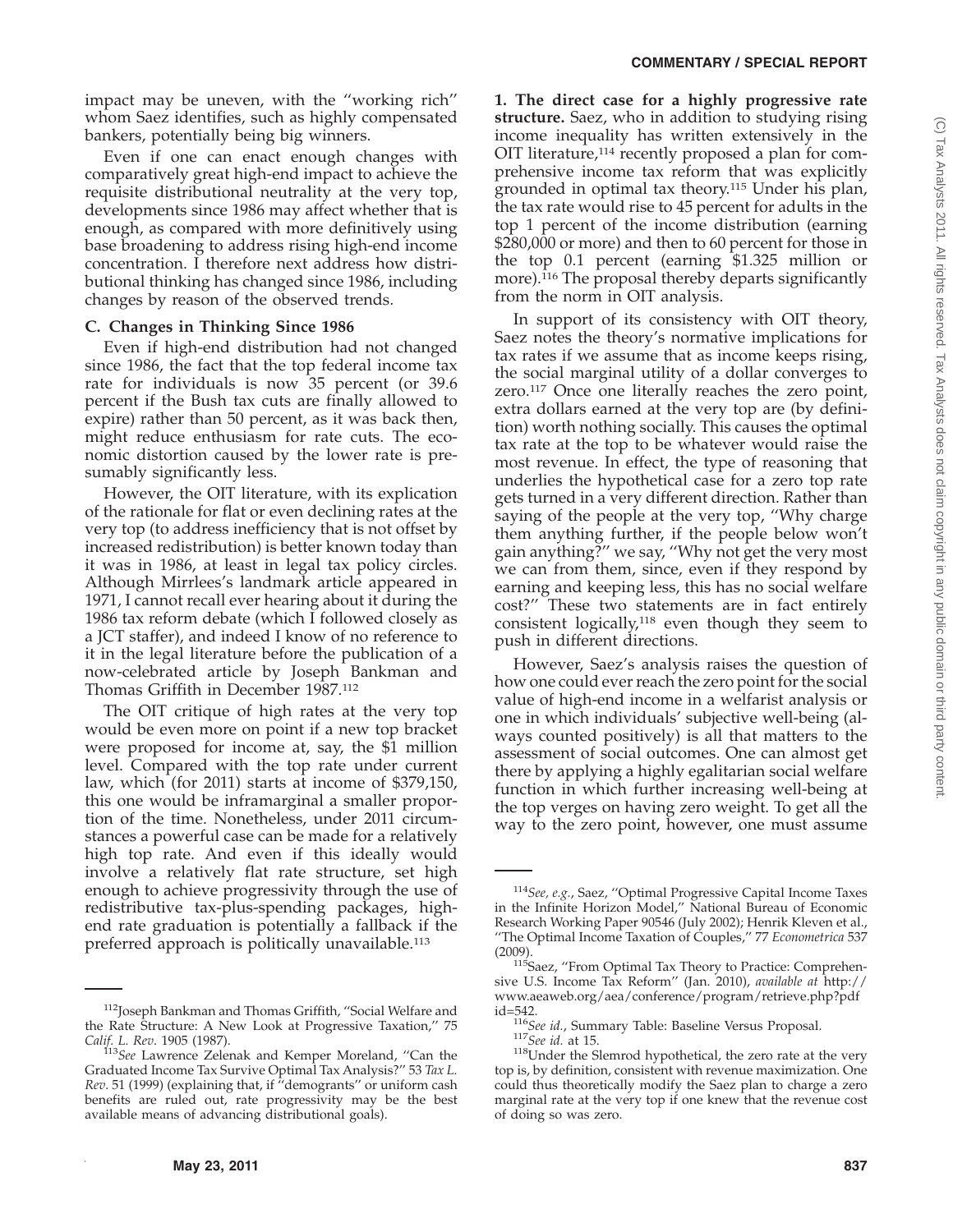complete satiation or that high-end earners derive no utility from extra income once they have ascended high enough. This is plausible in a world where not everything of value (for example, perpetual life or other people's love) can in fact be bought. It does, however, violate the standard nonsatiation assumption of welfare economics, which holds that more is always better.<sup>119</sup> And it raises the question of why people at the high end seek higher salaries — although, as we will see shortly, there is in fact a possible explanation rooted in their competing for status via pretax salary levels.

Other design goals that underlie Saez's 60 percent plan seem less reconcilable with a welfarist framework. He argued that unspecified principles of fairness dictate that ''gains from economic growth should be distributed evenly across income groups,''120 thus keeping the degree of income inequality constant (or at least non-rising) over time. He noted that while one might want to apply this principle to all economic gains since the 1970s, using progressive income taxation to achieve this would require a top tax rate exceeding 80 percent, which might be too high even under a revenuemaximizing principle. Saez thus instead advocated pursuing the more modest goal of achieving equal distribution of all economic gains since 1989, just after the end of the Reagan administration and at a point when income inequality had already risen significantly.<sup>121</sup>

This approach appears to depart from treating only individuals' subjective well-being — as opposed to comparing the present with the past — as relevant to the assessment of social outcomes. Under a pure welfarist approach, income distribution in 1970 or 1989 seemingly would have no bearing on what it should be in 2011 (given efficiency-equity trade-offs) unless people's memory of past circumstances affected their current well-being or behavior in ways that Saez does not specify. However, one reason for adopting a benchmark based on past income distribution might be the view that extreme income concentration at the top, of the sort that has been reemerging in the United States over the last 40 years, has important tax policy implications that standard economic analysis often ignores. I therefore next examine the other reasons the current U.S. level of high-end income concentration may be thought to support imposing higher or more graduated rates than one might favor under different circumstances. **2. 'Nonstandard' assumptions that may support higher rates, whether or not more graduated.** What

I will call standard economic models, including those most commonly (although not universally) used in the OIT literature, assume that people derive utility solely from their own consumption of market goods and leisure.122 Those models also take people's preferences as given, not as being affected by others' observed circumstances. Finally, standard models assume that the economy is functioning efficiently (the effects of the income tax aside) and thus that the only reason for a non-lump-sum tax is to promote distributional goals at the price of creating some deadweight loss. However, rising high-end inequality over the last 25 years has encouraged new work (and renewed appreciation of older work) questioning each of the three standard assumptions, with potential implications for the conclusion that low or flat tax rates are generally best. The following briefly reviews some of the main challenges to each assumption.

**a. Utility from one's own consumption only.** We are a highly social species in which status competition plays a vital role, surely reflecting evolutionary origins in which one's relative status in the group could powerfully affect one's access to scarce resources and rate of gene transmission. It therefore comes as no surprise that extensive social science research shows that ''*relative* material payoffs affect people's well-being and behavior.''123 Research subjects ''exhibit a strong and robust aversion against disadvantageous inequality'' in which they are worse off than someone else, and some ''also exhibit an aversion to advantageous inequality although this effect seems to be significantly weaker.''124 The literature sometimes calls these two preferences

<sup>119</sup>*See, e.g.*, Gruber, *supra* note 85, at 27. 120Saez, ''Striking It Richer,'' *supra* note 93, at 8. <sup>121</sup>*Id.* at 10.

<sup>&</sup>lt;sup>122</sup>For exceptions to the standard approach in the OIT literature, see Michael J. Boskin and Eytan Sheshinski, ''Optimal Redistributive Taxation When Individual Welfare Depends Upon Relative Income,'' 92 *Quarterly J. Econ*. 589 (1978); Matti Tuomala, *Optimal Income Tax and Redistribution* 1, 122-135 (1990); Andrew J. Oswald, ''Altruism, Jealousy, and the Theory of Optimal Non-Linear Taxation,'' 20 *J. Pub. Econ*. 77 (1983);

Ireland, *supra* note 91; and Kanbur and Tuomala, *supra* note 90. 123Ernest Fehr and Klaus M. Schmidt, ''A Theory of Fairness, Competition, and Cooperation,'' 114 *Quarterly J. Econ*. 817, 821 (1999). For a comprehensive recent review of the evidence suggesting that relative position matters, see Andrew E. Clar et al., ''Relative Income, Happiness, and Utility: An Explanation for the Easterlin Paradox and Other Puzzles,'' 46 *J. Econ. Lit*. 95

<sup>(2008).</sup>  $124Id$ , citing George F. Loewenstein et al., "Social Utility and Decision Making in Interpersonal Contexts,'' 57 *J. Personality & Social Psych*. 426 (1989). From an evolutionary standpoint, it is an interesting question why people often dislike advantageous inequality. One explanation could be that it excites concern about the risk of becoming low-status, perhaps enhanced by an intuition that status has declining marginal utility. Another explanation could be that those below one in rank are potential allies against those higher in rank, an alliance that feelings of sympathy may help one to form.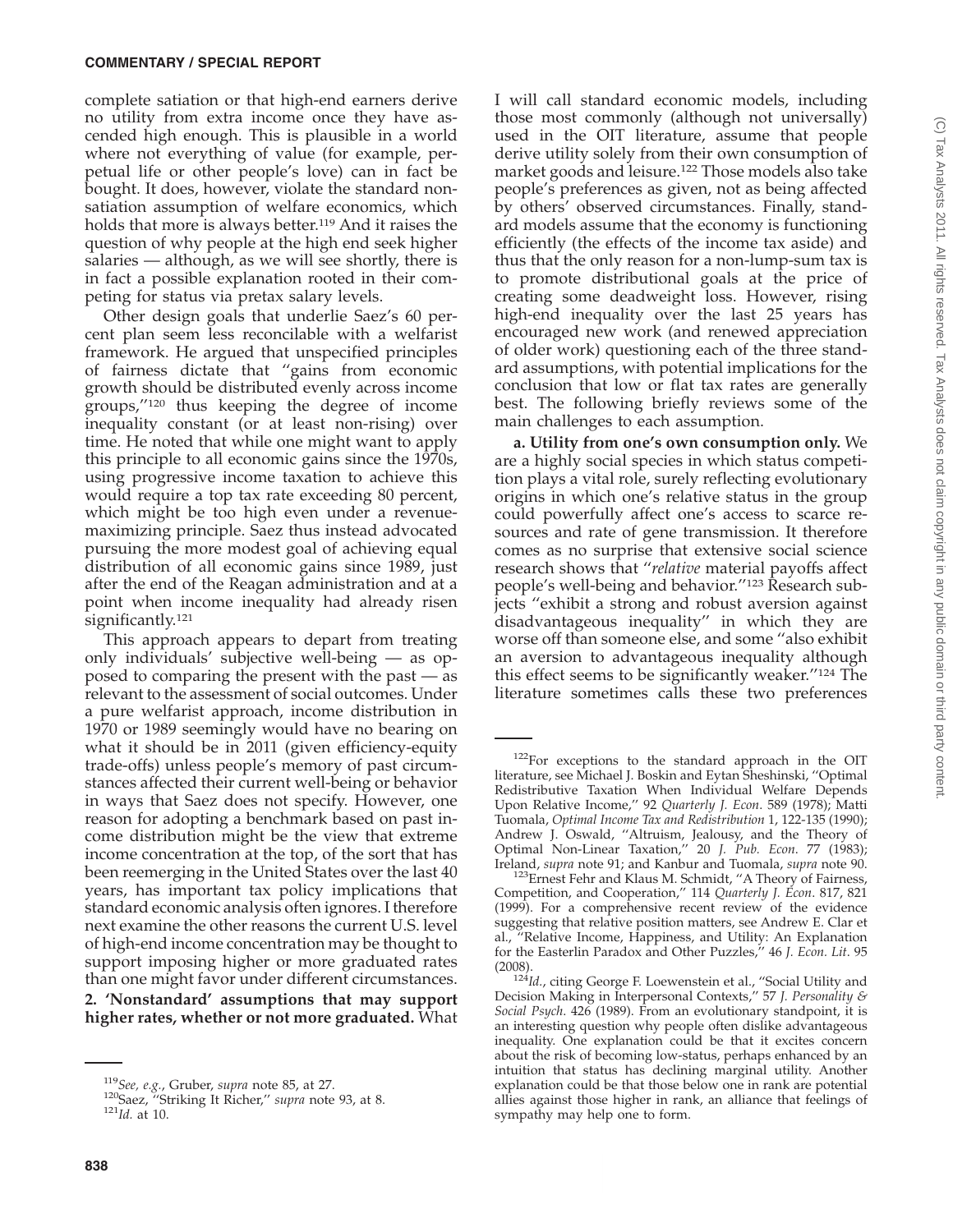envy and altruism, respectively,<sup>125</sup> although to my mind, the former term has an unduly dismissive ''ripped from the opinion pages of *The Wall Street Journal*'' quality that ignores how universal and fundamental it may be.

Concern for relative status implies that, when some people in a given reference group become materially better off, this may directly make others worse off. A key question, of course, is who is in one's reference group. One can try to choose what economist Robert Frank calls the ''right pond,'' where one is insulated from too much awareness of those who are doing significantly better.126 However, as the examples of Henderson and the millionaires who do not feel rich may help to show, this is not always so easy. Consider the experience that many urban professionals may have when going to an expensive restaurant, queuing up for an airplane flight when one is not in the first or business class cabins, or sending one's children to a private school where there are more affluent families.

What is more, the emotion need not be mere peevishness in the sense of Gore Vidal's notorious remark, ''It is not enough to succeed; others must fail.'' People above one in the social ranking may be all too eager to make sure one notices their higher position. Nor is envy just an evolutionary goad to keep one fighting for a place at the top. It may also reflect awareness that one's welfare can end up being more tangibly reduced if others' resources so far exceed one's own that their voice in collective societal decision-making is much stronger. Consider the possible political economy implications of a radically unequal U.S. society in which the superrich might exercise an iron grip on feasible policy choices through their superior ability to influence politicians.127 One may reasonably fear that as economic elites pull away from the rest of society, they will find themselves increasingly able to demand policies that entrench and privilege their position and that permit them to extract resources from others. Indeed, there is evidence consistent with this fear. Important recent political science research, initially by Martin Gilens<sup>128</sup> but expanded on in a

recent book by Jacob Hacker and Paul Pierson,<sup>129</sup> found that both low- and middle-income individuals' support for a policy change had virtually no impact on its chance of being enacted. ''By contrast, when more of the well-off supported a change, it was substantially more likely to happen.''130

Even if one does not endorse this entire story, the relevance of relative material payoffs contradicts the standard economic assumption that rising earnings at the top (or anywhere else) make the recipients better off and no one worse off. This can have significant effects on the optimal trade-off between efficiency and distributional concerns that underlies the choice of tax rate structure. Frank, for example, posits that most people would prefer World B, in which ''you earn \$100,000 per year [and] others earn \$85,000,'' over World A, in which ''you earn \$110,000 per year [and] others earn \$200,000.''131 While this does not itself make the case for World B — given the hypothesized others' presumably opposite preference — it may readily translate to a setting in which higher tax rates (whether or not more graduated) that fund uniform benefits, leading to reduced earnings across the spectrum by reason of the substitution effect away from productive work, nonetheless yield aggregate welfare gains because after-tax income is more evenly distributed. In fact, OIT models that incorporate utility functions in which people care about relative position generally find that this supports imposing higher, even if not more graduated, rates.<sup>132</sup>

A further possible implication of relative status concerns goes to the labor supply effects of taxing high earners. In a standard economic model, people work to finance market consumption. If they are taxed more, they will tend at the margin to work less, substituting toward leisure, although the income effect of having less after-tax income can push in the other direction. Many high earners, however — for example, corporate executives and star athletes appear to place high value on getting paid as much as possible, even if it seems unlikely that they will get to spend the extra money. One explanation is that they are competing with their peers over relative

<sup>125</sup>*See, e.g.*, Scheve, *supra* note 106. <sup>126</sup>*See* Robert H. Frank, *Choosing the Right Pond: Human*

*Behavior and the Quest for Status* (1985). <sup>127</sup>There may also be positive spillover effects of more concentrated wealth at the top, however. Thus, suppose new medical treatments or consumer products are initially developed for the benefit of the richest individuals but then become cheaper and more widely available.

<sup>&</sup>lt;sup>128</sup>Martin Gilens, "Inequality and Democratic Responsiveness,'' 69 *Pub. Opinion Quarterly* 778 (2005).

<sup>129</sup>Jacob S. Hacker and Paul Pierson, *Winner-Take-All Politics: How Washington Made the Rich Richer — and Turned Its Back on the*

<sup>&</sup>lt;sup>130</sup>Id. at 12.<br><sup>131</sup>Frank, ''Positional Externalities Cause Large and Prevent-<br>able Welfare Losses,'' 95 Am. Econ. Rev. 137 (2005).

<sup>&</sup>lt;sup>132</sup>See Boskin and Sheshinski, *supra* note 122, at 594; Oswald, *supra* note 122, at 86; Ireland, *supra* note 91, at 27; Kanbur and Tuomala, *supra* note 90, at 11.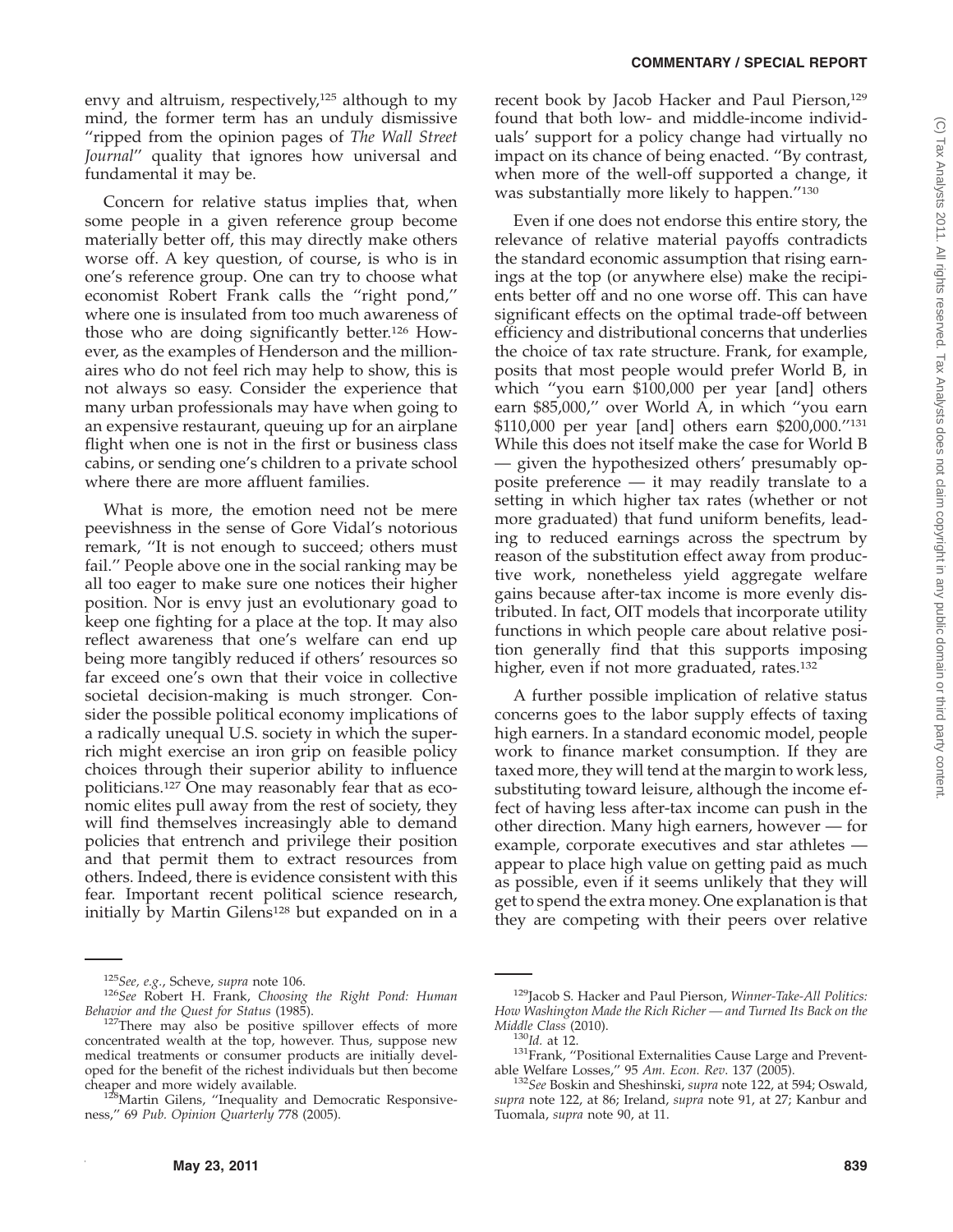status.<sup>133</sup> Insofar as this is the operative motivation, increasing the tax rate that high earners face as a group may not discourage high-end labor supply (a key reason for favoring flat or falling tax rates at the top), since all are affected in tandem and their relative positions, as measured by the salaries they command, remain the same.

**b. Preferences as given, rather than as affected by others' observed circumstances.** The relative status concerns discussed above operate at the macro level by causing one to care about how well one is doing overall compared with other people. However, positional concerns also operate at the micro level by affecting the utility that people derive from particular consumer goods. Here the literature goes back at least to Thorstein Veblen's classic Gilded Age analysis of ''conspicuous consumption.''134 In 1976 economist Fred Hirsch coined the term ''positional goods,'' or goods whose observed consumption levels affect social rankings,<sup>135</sup> thus causing one's utility to depend on their relative consumption.136 In recent years, Frank has prominently argued that positional goods impose negative externalities, no less than pollution, because one person's use of them makes others worse off.137

Indeed, as Frank noted, this can happen even when people think they just want the normal and accepted things for themselves, as opposed to being passionately committed to the competitive rat race. ''When top earners build larger mansions, for example, they shift the frame of reference that defines an acceptable house for those just slightly below them on the income scale. And when those people respond by building bigger houses, they in turn shift the frame of reference for those just below them, and so on, all the way down."138

The analogy to pollution reflects that if I build a large house, it may make others need to incur the cost of acquiring larger houses simply to recover the status level and degree of contentment that they had before. To be sure, this leaves the lasting material benefit of now living in a larger house, albeit financed by a shift of budgetary resources that one previously had preferred to use differently. Even this benefit, however, may lose subjective

value over time because of habituation (although this is a different problem, which could arise even in a one-person society).

If positional goods create negative externalities, there is a standard Pigovian argument for taxing them, just as with pollution.139 While the exact cost imposed — and thus the optimal level of the tax is hard to determine, this does not mean that the tax imposed should be zero. The question of which consumer goods to classify as positional and thus to subject to the Pigovian tax has long been considered more daunting, however. Real-world luxury taxes, which in the spirit of Veblen can easily be thought of this way, inevitably miss substitute positional goods that consumers can use to avoid the tax without altering the costs imposed on others.

Frank argues, however, that there is no need to make such fine-tuned determinations of relative positionality, because market goods are generally much more positional than leisure. Thus, he asserts that while people would commonly prefer (i) a 3,000-square-foot house when everyone else has 2,000 square feet to (ii) a 4,000-square-foot house when everyone else has 6,000, they generally do not think this way about vacation time. Four weeks' vacation when everyone else has six weeks is still preferable to two weeks' time when everyone else has only one week, if the main focus is simply on experiencing, say, beach or spa time in lieu of office time.140 Thus, in his view, a consumption tax or an earnings tax can increase efficiency rather than simply serving to raise revenue in a distributionally preferred manner at the cost of inefficiency.141

**c. No efficiency rationale for taxing earnings.** Optimal income tax models confirm that if market consumption is classified as status-seeking in the above sense, the resulting affirmative efficiency rationale for taxing earnings, while not eliminating the traditional concern about distorting labor versus leisure choices, provides support for higher marginal tax rates, although not necessarily for greater rate graduation.142 Even without greater rate graduation,

<sup>133</sup>*See, e.g.*, Christa H.S. Bouwman, *The Geography of Executive Compensation* (2010) (finding that geography affects executive

compensation by reason of spatially limited status competition).<br>
<sup>134</sup>See Thorstein Veblen, *The Theory of the Leisure Class* (1899).<br>
<sup>135</sup>See Fred Hirsch, *Social Limits to Growth* (1976).<br>
<sup>136</sup>Frank, "Are Positional E

<sup>&</sup>lt;sup>137</sup> See, e.g., Robert H. Frank and Philip J. Cook, *The Winner-*

*Take-All Society* (1995). <sup>138</sup>*See* Frank, *supra* note 136.

<sup>&</sup>lt;sup>139</sup>A Pigovian tax can be used, for example, to make polluters bear the cost imposed by their emissions, causing them to engage in the optimal level of polluting but otherwise valuable

<sup>&</sup>lt;sup>140</sup>See Frank, *supra* note 131, at 138.<br><sup>141</sup>Frank asserts that this favorable efficiency argument does not apply to income taxation, apparently on the view that saving is non-positional. *See* Frank and Cook, *supra* note 137, at 213-214. This may be incorrect; however, if one views saving as merely a means of purchasing future consumption**,** that is no less positional than current consumption. Also, there may be current positional benefits to holding large savings, even if

<sup>&</sup>lt;sup>f42</sup>See Ireland, *supra* note 91; Kanbur and Tuomala, *supra* note 90.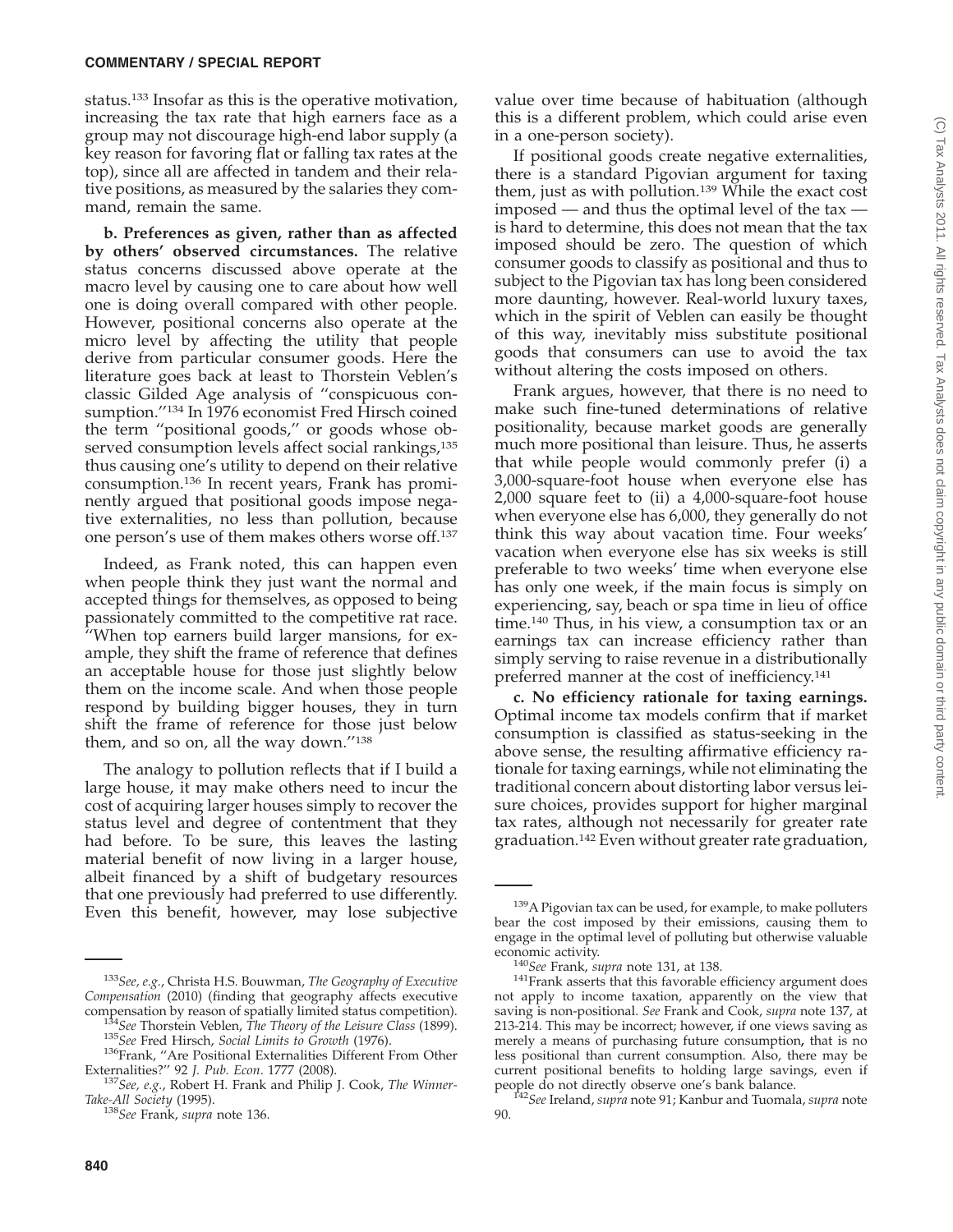however, the resulting fiscal system is more progressive, because taxes that rise with earnings can fund benefits that are enjoyed more uniformly.<sup>143</sup>

A further possible efficiency rationale for taxing earnings that has generated discussion in recent years concerns the view that labor markets increasingly have a winner-take-all or tournament character in which a few winning participants receive huge payoffs while all others in effect draw losing tickets.144 Among a group of contestants, therefore, the one who either is just slightly more able or works slightly harder than all the others may end up receiving a hugely disproportionate payoff. The phenomenon clearly appears to help explain the huge returns now enjoyed in some fields, such as by entertainers, star athletes, and corporate executives, although its broader applicability is disputed.145

A view of labor markets as increasingly tournament-like can lend support to greater tax progressivity on familiar distributional grounds. It may suggest, for example, that ability dispersion in the labor market has effectively increased or that risk-averse lottery participants would benefit *ex ante* from a tax on the winners to offer compensation to losers.146 Robert Frank and Philip Cook, however, argue that the tournament model also supports additional efficiency arguments for progressive taxation.147

One of their contentions is that high-return labor market tournaments draw too many contestants from a social standpoint. Suppose I am choosing between (1) entering a winner-take-all tournament in which I will earn either a huge return or nothing and (2) finding a distinctive economic niche in which my income is certain and does not reflect competition with anyone else. In the former case

<sup>144</sup>See Frank and Cook, *supra* note 137. Labor market tournaments were introduced to the economics literature by Edward P. Lazear and Sherwin Rosen, "Rank-Order Tournaments as Optimum Labor Contracts," 89 J. Pol. Econ. 841 (1981). but not (at least by hypothesis) the latter, there is an externality problem that I have reason to ignore, insofar as my entering the tournament makes others less likely to win.148 The problem of having too many contestants grows even worse if people are systematically subject to overconfidence regarding their own abilities.149 But imposing high taxes on tournament winners may reduce over-entry.

A second efficiency problem that may result from labor market tournaments is the incentive to overinvest in marginally increasing one's productivity, if doing so is costly and yet potentially generates a disproportionate reward. That is, by improving just slightly, one potentially wins the entire prize instead of nothing. The disproportion may lead to costly ''arm's races'' between contestants who cannot agree to cooperate by mutually forgoing investment that would otherwise have a negative payoff. The issue presented by the classic example of professional athletes taking harmful steroids in the quest for a competitive edge<sup>150</sup> arises as well when people work overly long hours because their competitors are doing so. When more direct means of addressing these problems (such as a steroid ban) are unavailable, taxing the winners once again may help address the incentive problem.

The question of how best to evaluate these arguments — in common with many others that have been discussed in this section — remains very definitely unresolved. Moreover, if tournaments reflect imperfectly competitive labor markets, it may be hard to predict the distributional impact of a higher tax on the winners. A recent OIT paper on tournaments suggested the surprising possibility that, if they reflect monopsonistic labor markets (in which high-skill individuals wield significant market power), a redistributive tax might conceivably end up increasing, rather than reducing, after-tax inequality.151

Nonetheless, the traditional economic efficiency case for keeping marginal tax rates as low as possible clearly has been seriously challenged in recent years, potentially supporting greater redistribution than might have been viewed as optimal during the 1980s. Those who view any of the

<sup>143</sup>In OIT models, the benefit side commonly involves demogrants. However, positing that the government instead furnishes goods and services that are enjoyed relatively uniformly does not greatly change the analysis, except that one needs to ask the further efficiency question of how the value of these items compares with their cost. Kanbur and Tuomala, *supra* note 90, while  $\hat{f}$  find [ing] support for greater progressivity in the tax structure as relative concern increases [find] that this incremental impact is less at higher levels of inequality."  $Id$ . at 1.

<sup>&</sup>lt;sup>145</sup>See, e.g., Zelenak and Moreland, *supra* note 113, at 88-90.<br><sup>146</sup>See Agnar Sandmo, *Inequality and Redistribution: The Need for New Perspectives* 9 (2005) (noting that a given tournament model ''implies that the marginal tax rate should be higher, the larger is the random element in the determination of wage

differentials''). <sup>147</sup>*See also* Martin J. McMahon Jr. and Alice G. Abreu, ''Winner Take All Markets: Easing the Case for Progressive Taxation,'' 4 *Fla. Tax Rev*. 1 (1998).

<sup>148</sup>*See* Frank and Cook, *supra* note 137, at 106-109. Zelenak and Moreland, *supra* note 113, at 89-90, disagree that this necessarily leads to excessive participation in tournaments if, at the same time, risk aversion discourages entry. However, the externality problem may lead to inefficiency even if risk aversion keeps the overall number of tournament participants from being too high, since in particular cases it may induce someone to make the socially wrong decision.

<sup>&</sup>lt;sup>149</sup>Frank and Cook, *supra* note 137, at 103-105.<br><sup>150</sup>*Id.* at 170. 15170. 151Mats Persson and Agnar Sandmo, ''Taxation and Tournaments,'' 7 *J. Pub. Econ. Theory* 543 (2005).